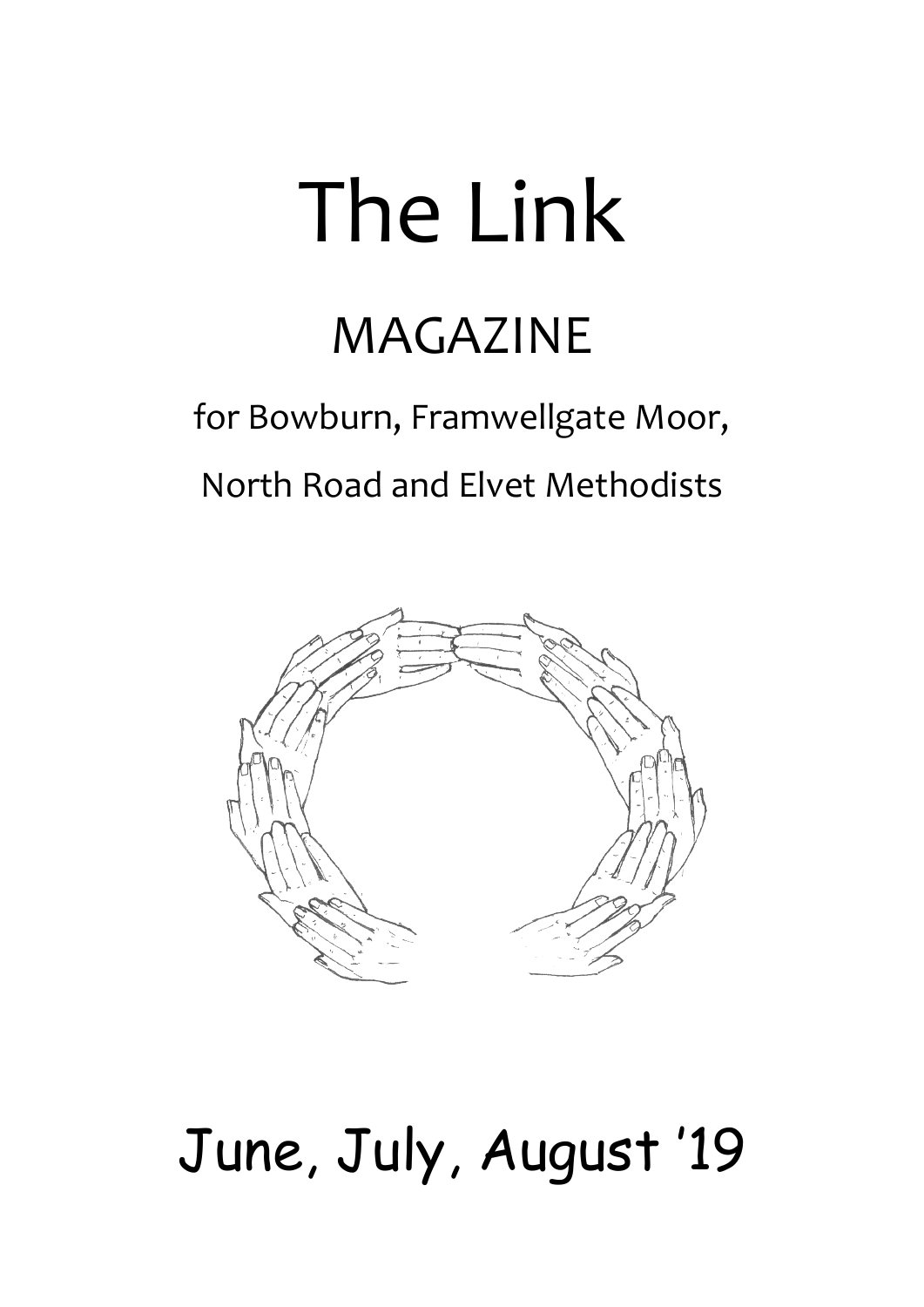## *A Letter from our Minister*

## *Dear Church family,*

Recently we had a baptism at Elvet. Nearly 90 people came, some Methodists from other Circuits, but mostly people who have had little exposure to our church.

Among the texts for the morning was John 21:1-14 where Jesus appears to seven disciples, tells them where to cast their nets while they are fishing and then cooks them breakfast from their massive haul. It is a text from which I prove Jesus is the first American as he feeds his disciples an all-you-can-eat breakfast.

Aside from that bad joke, I had intended to walk through the following conversation between Jesus and Simon about love, about asking someone for more than they know how to give. Jesus asks Simon twice if he loves him with the word '*agape'*. Simon responds, I '*phileo'* you, the kind of love that is brotherly or familiar. On the third investigation of Simon's love, Jesus lets him off the hook and asks him if he '*phileos'* him. Simon, having twice confessed that kind of love is hurt. Jesus meets him where he is but implies there was something else he was wanting from him.

"What does God want from us?" is the central question that will define how we progress as the church. *When we answer and people do not respond, or when we answer and it is to stay the same*, I think the people hoping for more than the church has to give feel hurt.

*Shibboleth*. I have fought against colleagues and peers who think that the church is outdated and outmoded. They think Methodism is a shibboleth, or a grouping whose traditions define the people that belong but no longer reach the greater society. I think we have every potential to be the most relevant and progressive Christian institution going.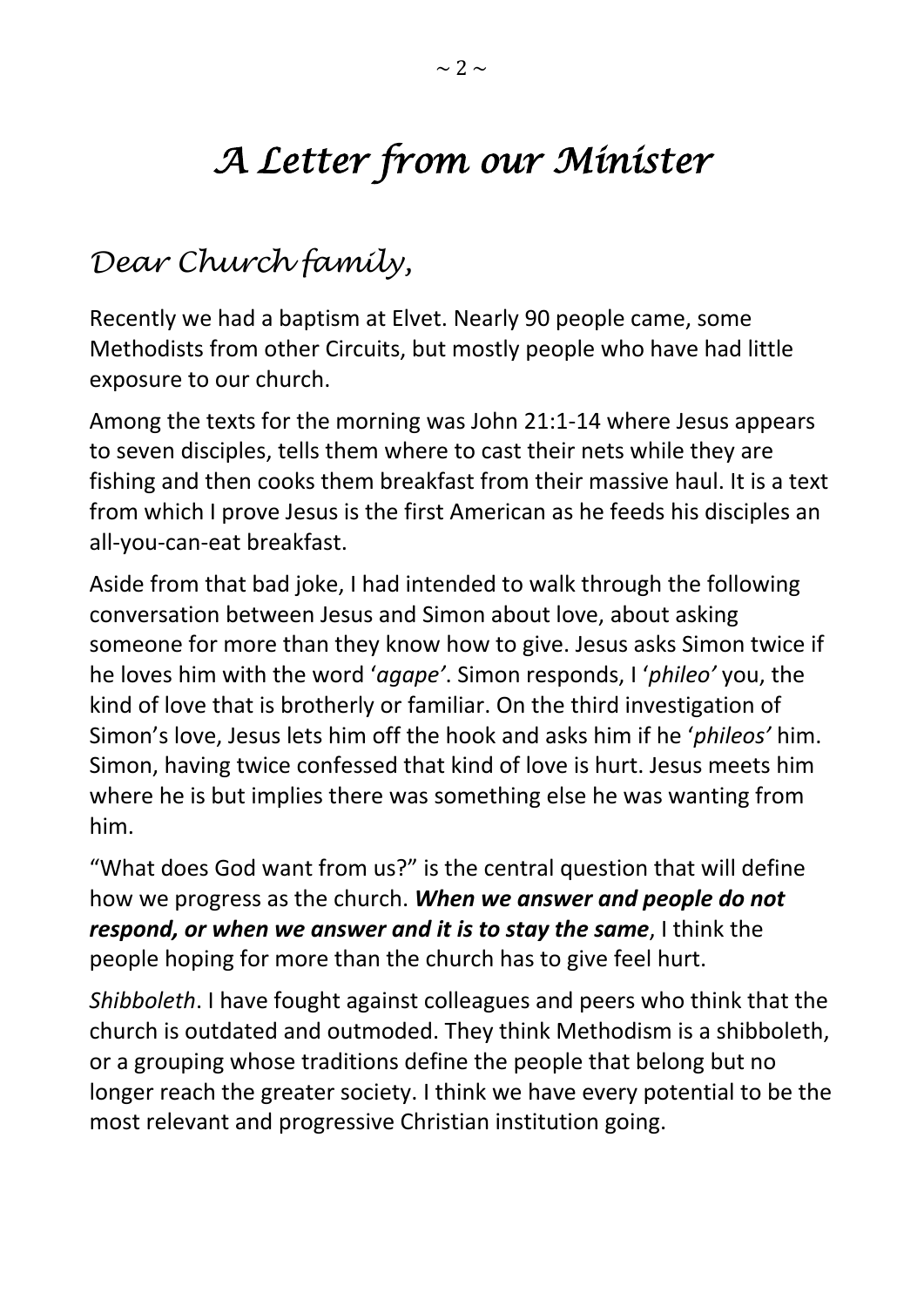I had wanted to ask the congregation, especially the new folks at church to imagine the risen Christ coming to meet them after a nice breakfast, "What would he be asking of you?" However, the service was going to take longer than anticipated because of the numbers that might come forward for communion. It was a big baptismal party. You escaped my inquisition.

I am writing this letter upset with myself for not asking the central questions to the people we are trying to reach so that I could keep to a reasonable time for us to practise our ritual. I am hoping you can help me with my self-frustration by examining in your mind's eye what Jesus is asking of you. What does the risen Christ want from us? I hope you can guard against my allowing shibboleth tendencies to surface on a Sunday.

I wanted to hear a few of the responses and then form the next question from them. It would have been along the lines of, "What can the church do to help you to give to Jesus what he seeks?"

If we know what God wants from us, maybe our work and ministries can both address our growing relationship as disciples and help others to meet the risen Christ for the first time. Frustratingly, I guess I will need to accept that, like Simon, I think there is more I should have done or am doing. Like Simon too, Jesus loves us where we are even though there might be more we should be giving. Let's not be an outdated, outmoded institution that celebrates rituals of the past. Let's cast aside our shibboleth dressing and follow Christ more closely, loving *those* where they are rather than where we prefer them to be. Our church will grow from the meeting point of where the people are and what Christ wants from us as disciples. I am sure a big breakfast will be involved somehow.

*God bless you,*

*Rev John*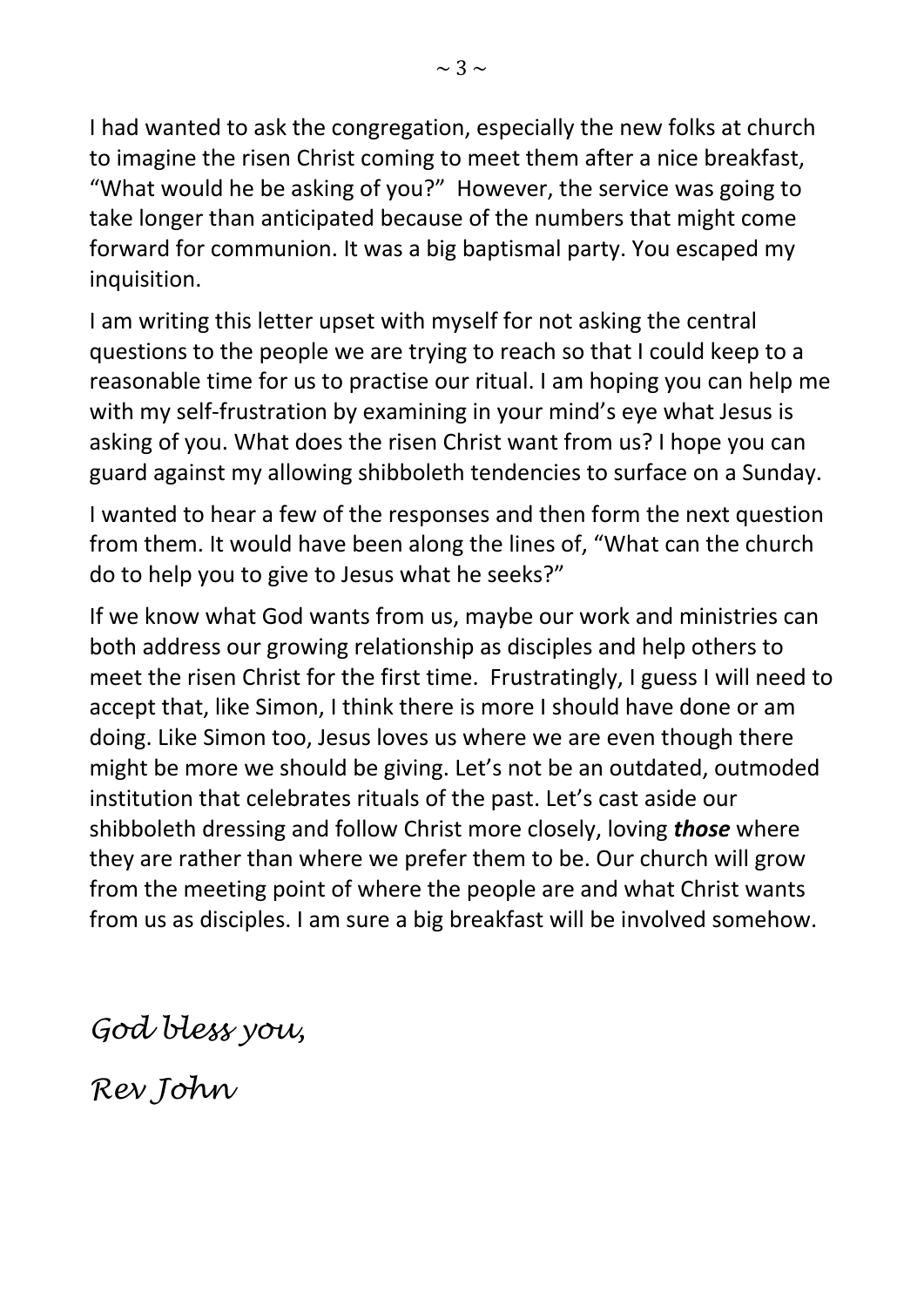# WORSHIP IN JUNE

## **Bowburn**

| Readers' Service<br>2nd<br>10.30 a.m. |
|---------------------------------------|
|---------------------------------------|

- 9th 10.30 a.m. **Pentecost**  Revd Joanne Thorns
- 16th 10.30 a.m. Mr Martin Clarke
- 23rd 10.30 a.m. Revd Andy Longe
- 30th 10.30 a.m. Holy Communion Revd Andy Longe

## **Elvet**

| 2 <sub>nd</sub> | $10.45$ a.m.     | <b>Professor Dick Watson</b>         |
|-----------------|------------------|--------------------------------------|
|                 | 6.00 p.m.        | Shincliffe Housegroup                |
| 9th             | <b>Pentecost</b> |                                      |
|                 | 8.30 a.m.        | Holy Communion -                     |
|                 |                  | <b>Revd Robert Fisher</b>            |
|                 | $10.45$ a.m.     | <b>Revd John Squres</b>              |
|                 | 6.00 p.m.        | Mr Rocky Chan                        |
| 16th            | $10.45$ a.m.     | <b>Junior Church Anniversary and</b> |
|                 |                  | <b>Parade</b> - Revd John Squares    |
|                 | 6.00 p.m.        | Holy Communion - Revd Andy Longe     |
| 23rd            | $10.45$ a.m.     | at North Road                        |
|                 | 6.00 p.m.        | Mr John Scott                        |
| 30th            | $10.45$ a.m.     | Deacon Esther Longe                  |
|                 | 6.00 p.m.        | Mr Fraser Logue                      |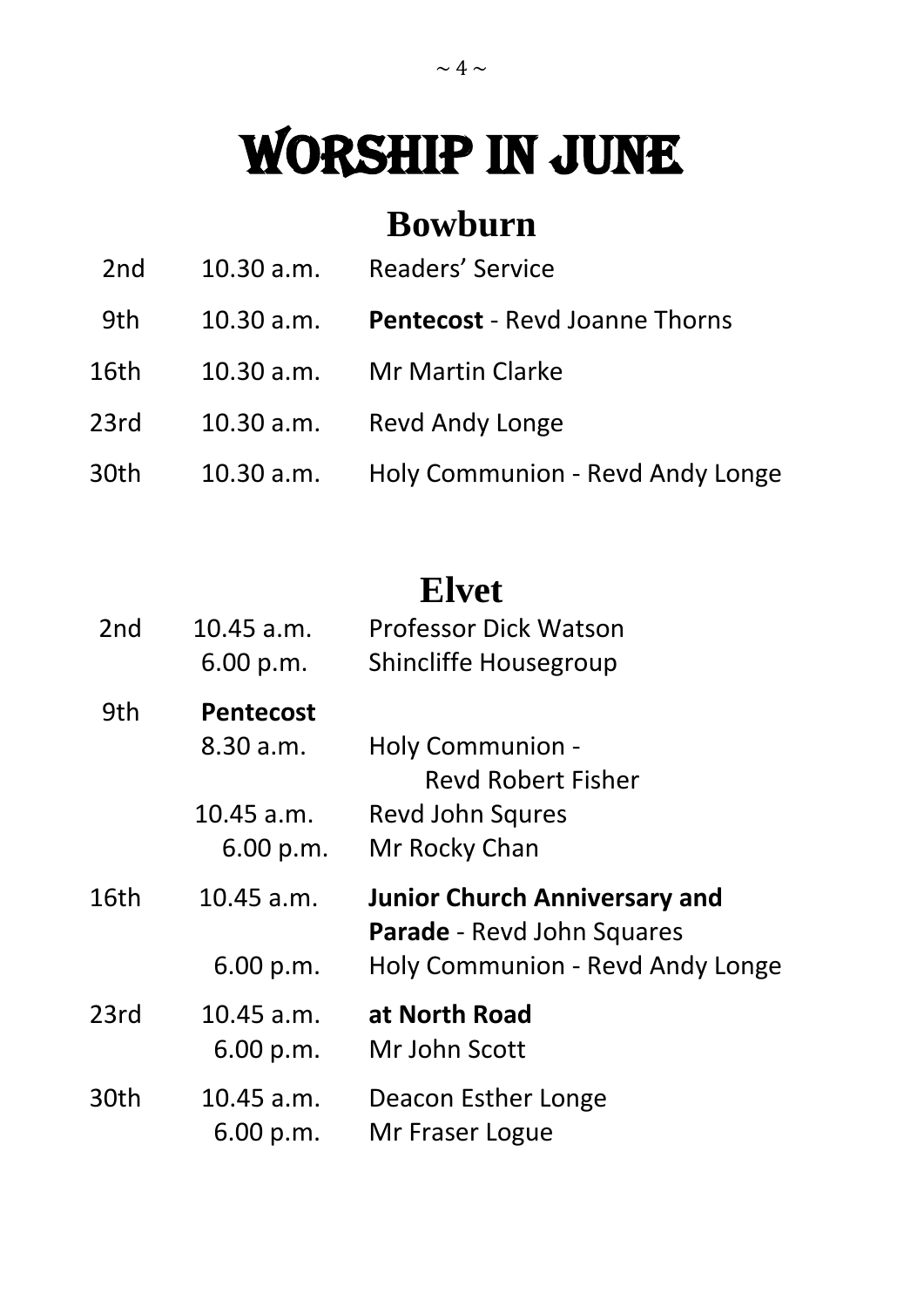# WORSHIP IN JUNE

## **Framwellgate Moor**

| 2 <sub>nd</sub> | 10.30 a.m. | Readers' Service |
|-----------------|------------|------------------|
|                 |            |                  |

- 9th 10.30 a.m. **Pentecost - at Witton Gilbert**
- 16th 10.30 a.m. **at Sacriston**
- 23rd10.30 a.m. Mrs Frances Proud
- 30th 10.30 a.m. Mrs Mary Tribe

## **North Road**

| 2nd | 10.30 a.m. | Deacon Jane Middleton |
|-----|------------|-----------------------|
|-----|------------|-----------------------|

- 9th 10.30 a.m. Deacon Ruth Lackenby
- 16th 10.30 a.m. Mr Fraser Logue
- 23rd 10.30 a.m. **United**  Deacon Esther Longe
- 30th 10.30 a.m. Mr Andrew Sprigg

*For worship in July and August, please consult the plan or your own church notices.*

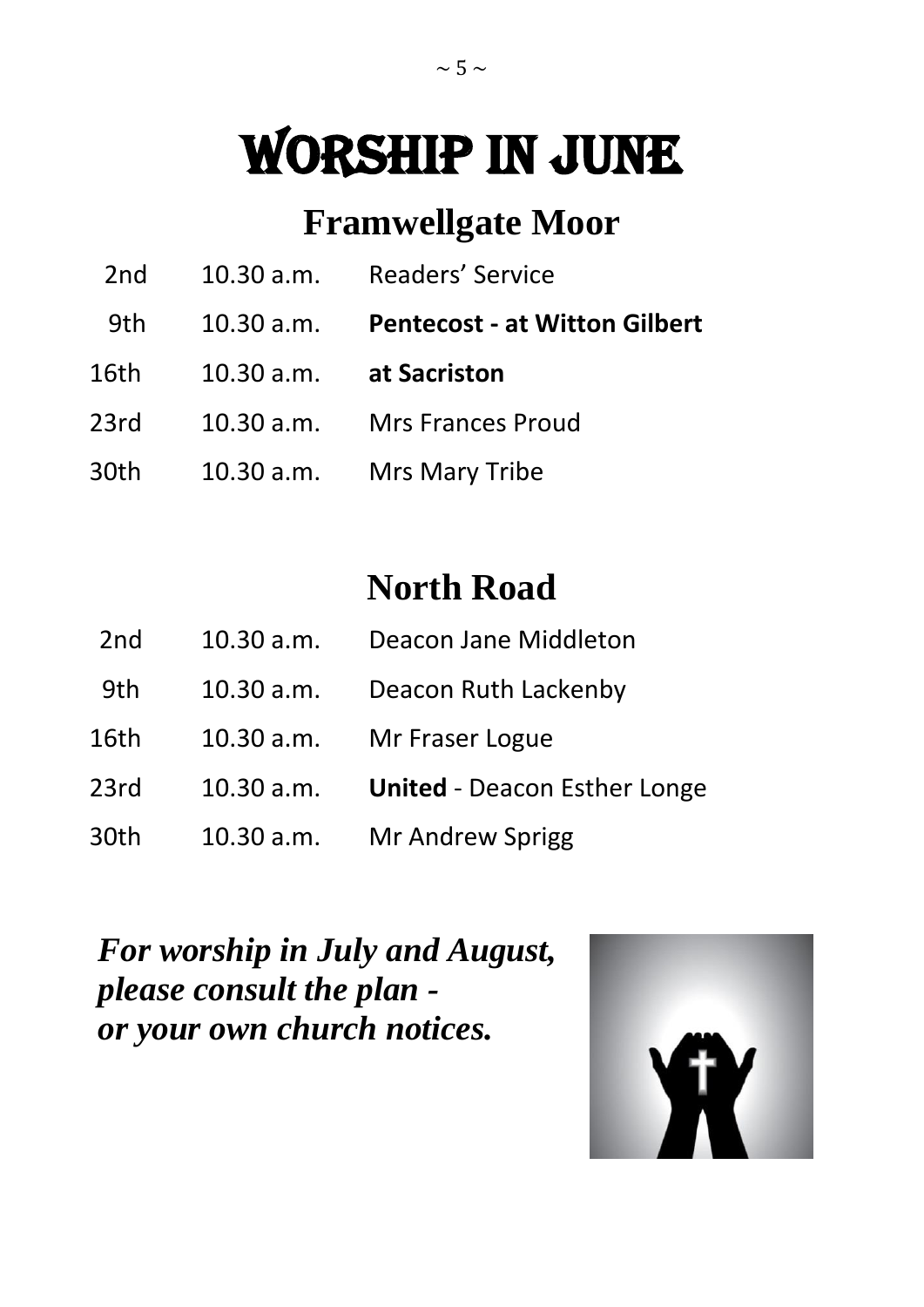

We like going on holiday in the months of January and/or February and this year we would visit the island of Sri Lanka in the southern hemisphere, so therefore it should be warm. The tour we had booked would start in the capital Colombo and would entail a tour around the island, but we also knew that Global Care had two projects which it supported in the city so time was set aside to visit these – one before the tour started and the other after the tour had finished.

Sriyana – the lady who heads up the Morning Star School in Colombo met us and took us to the Centre. The project started when she and her husband used to provide food for the children living on the beach. One day they met a very young baby who was severely malnourished – they provided appropriate food to the mother for this child but the baby did not improve. They found out that the supplies for the baby were being shared out to the whole family and because of this the baby died. So a more organised feeding program was started. Today all the children in the school have startling background stories.

When we first arrived we were introduced to a group for the elderly which was meeting for social interaction and was composed of about 30 women and one man. This group comes together each week for companionship and support and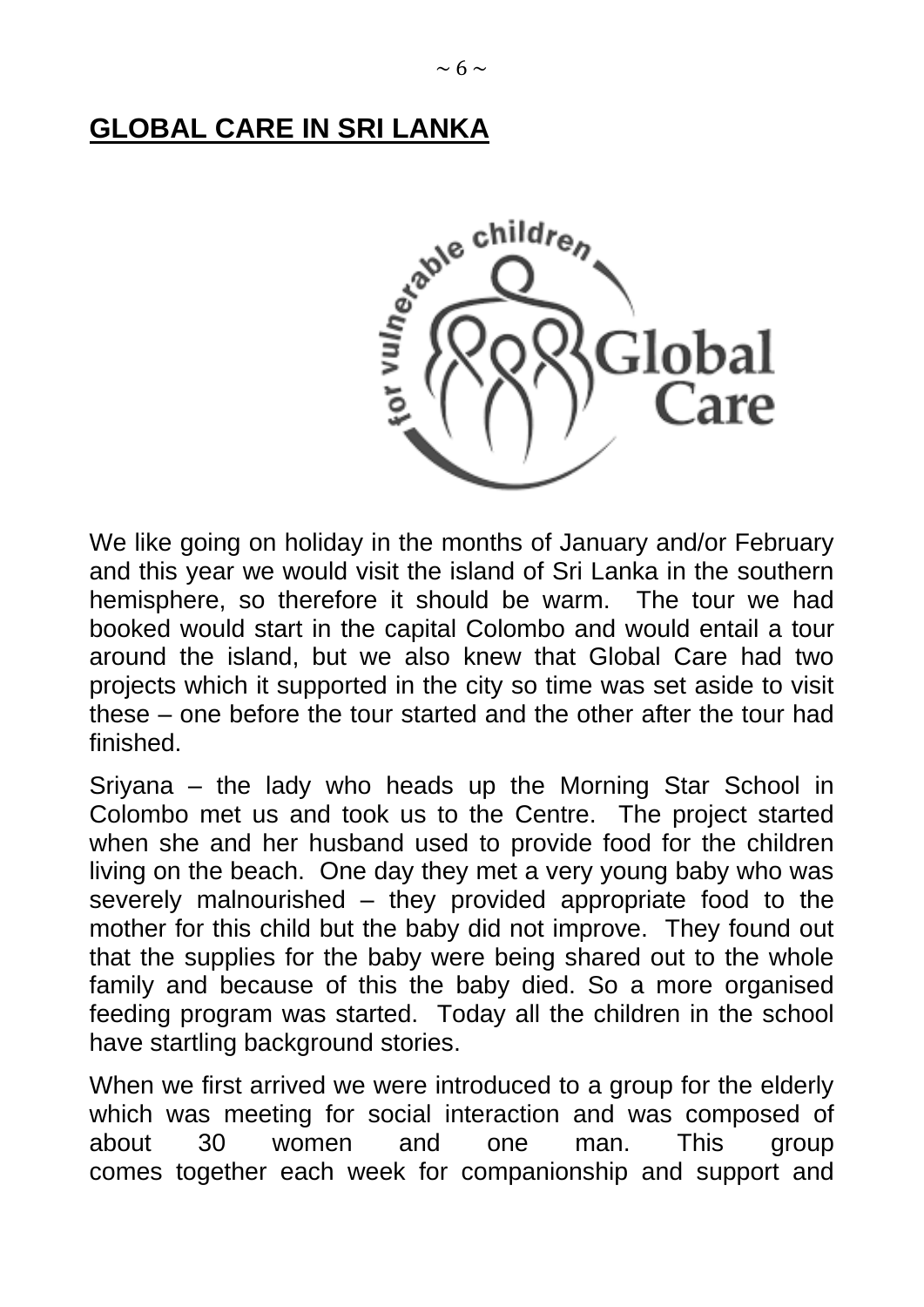they were all very welcoming of myself, John, and Sue Mein, who was also travelling with us, even though we could not speak each other's language. This meeting was on the ground floor. On the first floor was a group of pre-school children who were gathered together in a clean, tidy area with lots of books and toys. On the next floor up was the office and administration area. On the third floor was the main school area with lots of children of all ages working together in an open-plan room. There were a number of teachers working with different age groups. One girl, who was dressed in gorgeous traditional clothing danced for us. Then up onto the roof area which gave us views of the whole area but which also highlighted the short distance that the building was from the sea and the beach, which is where a lot of the children live – in shacks. Plans are being drawn up to have this roof area kitted out as a play area with a sun canopy.

This area was devastated by the tsunami of 2004. The building we were standing in was badly damaged as was everything between it and the sea. The whole area, which is flat anyway, was washed away as the buildings were made of timber or merely shacks. With a tsunami there is an initial large wave which hits the shore but then the drag back from this wave went back for about one mile, leaving behind it fish and other sea creatures exposed on the sand. The people who lived on the beach then rushed forward to pick up the fish, but then the accumulated water rose into a massive wave which then rushed forward and brushed away everything in its path. Lots of the people who lost their lives that day were the people who lived on the beach.

Lots of the children who attend Morning Star live on the beach. The school provides a uniform, books, education and meals for the children. About 200 would be catered for at lunch time the day we were there and all the food is prepared in a small kitchen. Around 400 are catered for each day.

Another part of the ground floor has been made into a gym where teenage boys are encouraged to do physical fitness as a way of keeping them off the streets and away from drugs. The boys earn membership of the gym by carrying out community service work in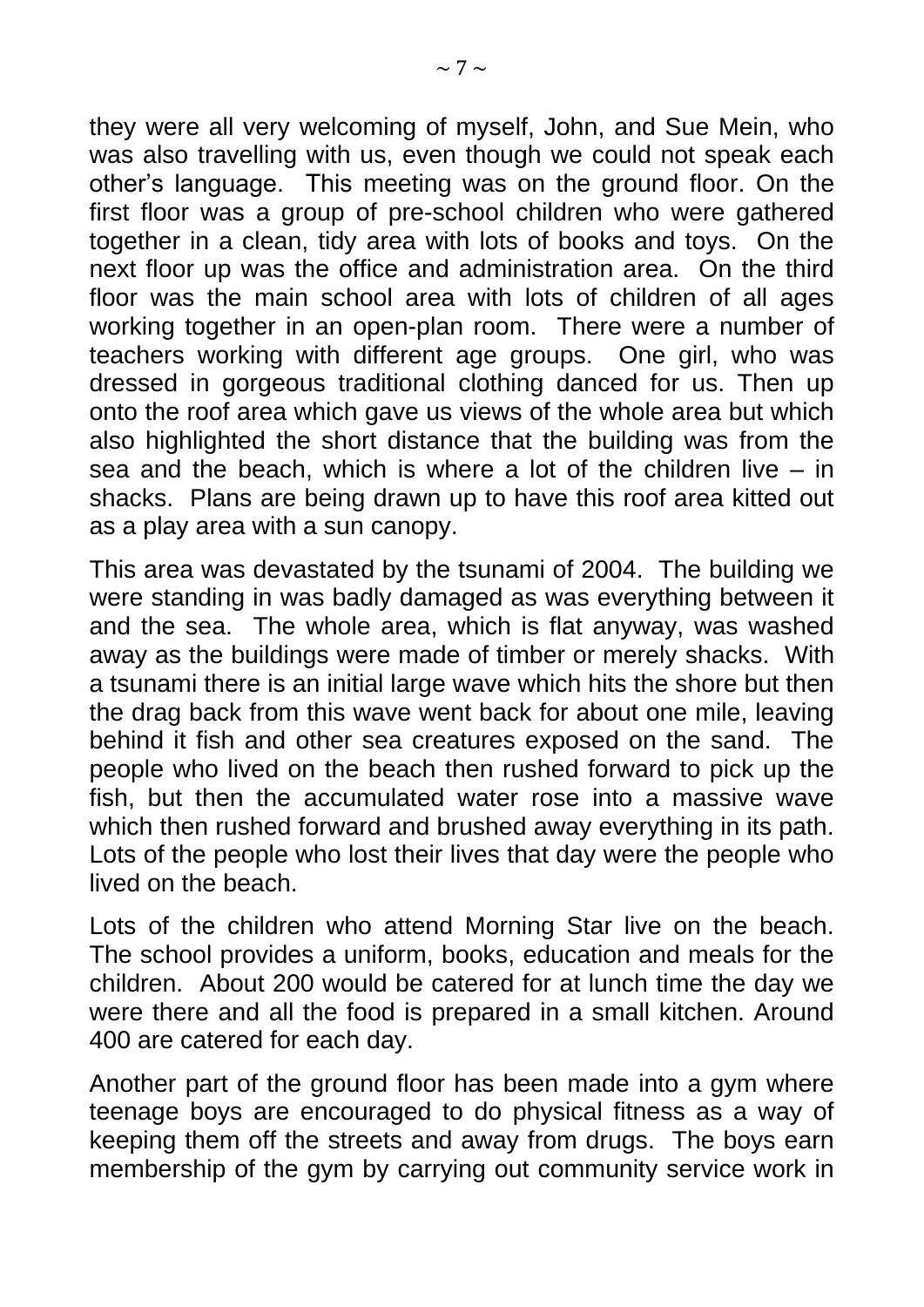the local area. The main problems are to do with drugs, human trafficking and family abuse – all of which are really serious problems. The man who works with the teenage boys in the gym was a former Morning Star child – he is also the cook who provides all the meals.

Next door to this building is the Heavena refuge house for mothers and children who have been abused which is also overseen by Sriyana. This is the only place in Sri Lanka where abused mothers and babies are housed together. On the ground floor a group of women were practising sewing skills – they all looked very vulnerable and oppressed. There was a nursery where the children were being looked after – they were all very small – babies really. There was a lounge, a kitchen, a dining room and an office which housed lots of old treadle Singer sewing machines. Upstairs was a bedroom area with some cots for the babies, while the mothers sleep on mats on the floor next to their babies – this is traditional in Sri Lanka. One of the babies we saw, a boy of 3 months, was to be adopted because his mother could not feed this child and the 2 year old she already had. We were told that about 90% of the mothers had met their abusive partners because of 'missed calls'. Apparently young men play around on their mobile phones tapping in any numbers, when the woman notices a missed call on their phone they ring back and so relationships develop. The refuge offers support for  $3 - 9$  months depending on the situation  $-$  at the moment 13 mothers and 18 children are being looked after here.

The work being carried out in both of these projects is being supported by Global Care and we must say that it was a huge privilege and a moving experience to meet these cheerful but extremely vulnerable people. To see at first hand the work that is being carried out and to talk to the people who are so enthusiastically doing the work is a wonderful experience and one that you do not forget easily.

I will report on the other project we visited, at the end of the tour, in the next edition of 'The Link'.

Anne Scott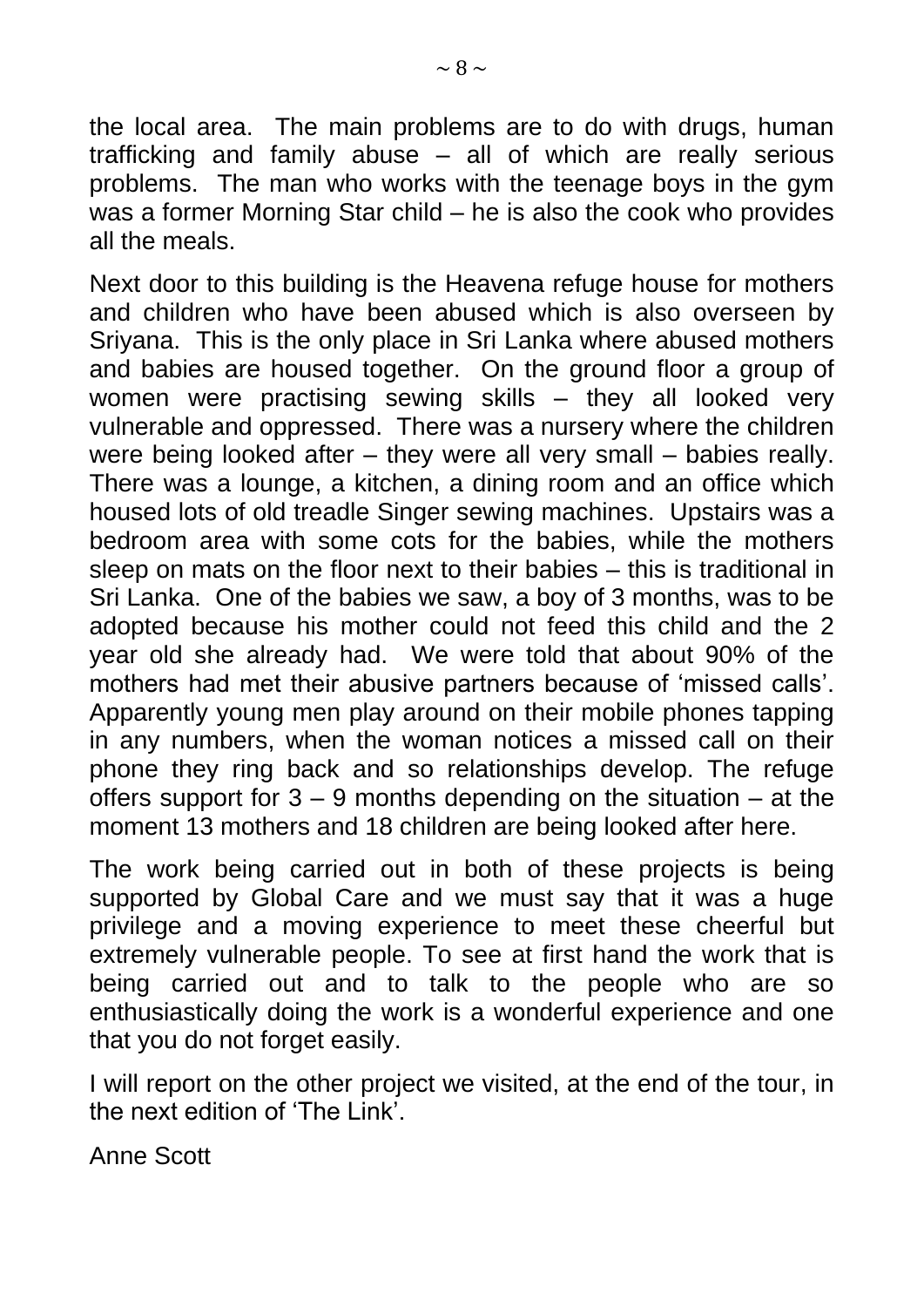

## **Join the Link**

*Dear Friends,*

Welcome to a packed edition of our magazine. So many interesting articles across a variety of subjects - thank you to all our contributors - I couldn't do it without you!

Framwellgate Moor Chapel has celebrated its 150th year! I was there for the service and delicious tea afterwards on the Saturday. Please read about it on pages 14-17.

We all knew Dorothy Hale as an excellent local preacher. As her funeral was held in Middlesbrough (Dorothy originated from Stockton) it was deemed appropriate to have a memorial for her at the recent Circuit Service. I attended that, too, and was happy to hear both family memories and memories of her as a preacher. However, Dorothy was also a very skilled educator and her own memoir (in a slightly condensed version) is published in this edition. You can read it on pages 20-22.

I hope this edition of *The Link* helps us to reflect on our roles and relationships. We can all make a difference.

My very best wishes,

*Jackie*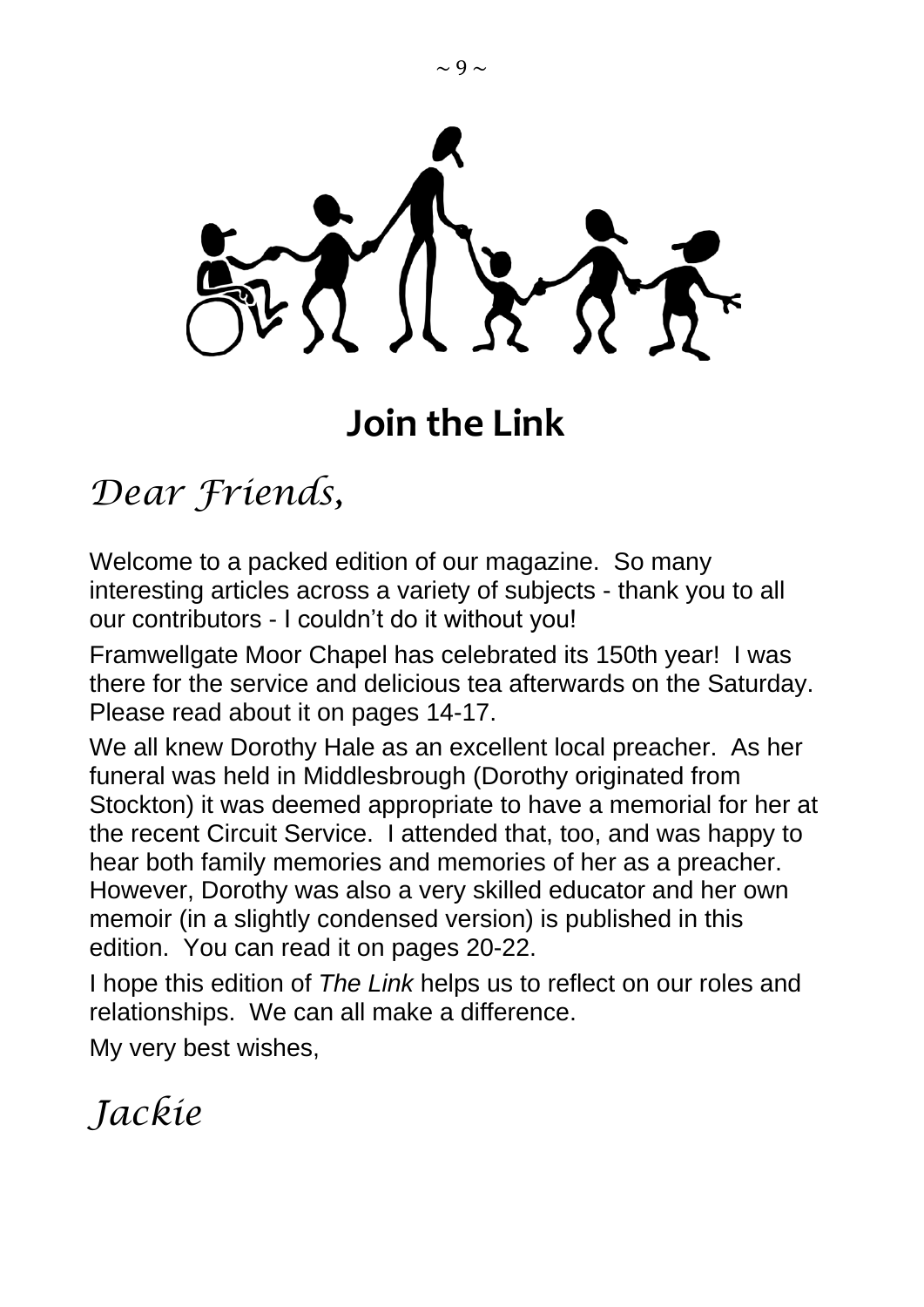#### BAPTISMS

We have welcomed into the church 31st March Imogen Grace GWILYM (Elvet) 5th May Luna WINGFIELD (Elvet)

## MARRIAGES

Our congratulations to the following couples 22nd March Joanna HARRISON and Kevin RICHARDSON (Elvet)

23rd March Darren HALLEWELL and Karen DAVISON (Elvet)

4th May Joshua SMEDLEY and Ruth MONEY (Elvet)

## FUNERALS

Our condolences to the families and friends of those whose funerals have taken place 4th March Vera HOLDING (Elvet) 14th March Dorothy HALE (Elvet) (Funeral held at Middlesbrough Crematorium. See also page 20.)

=======================

#### **Anagrams!**

This anagram is truthful. Both sides of the equation mean the same thing.

> Good facts = Acts of God Acts of God = Good facts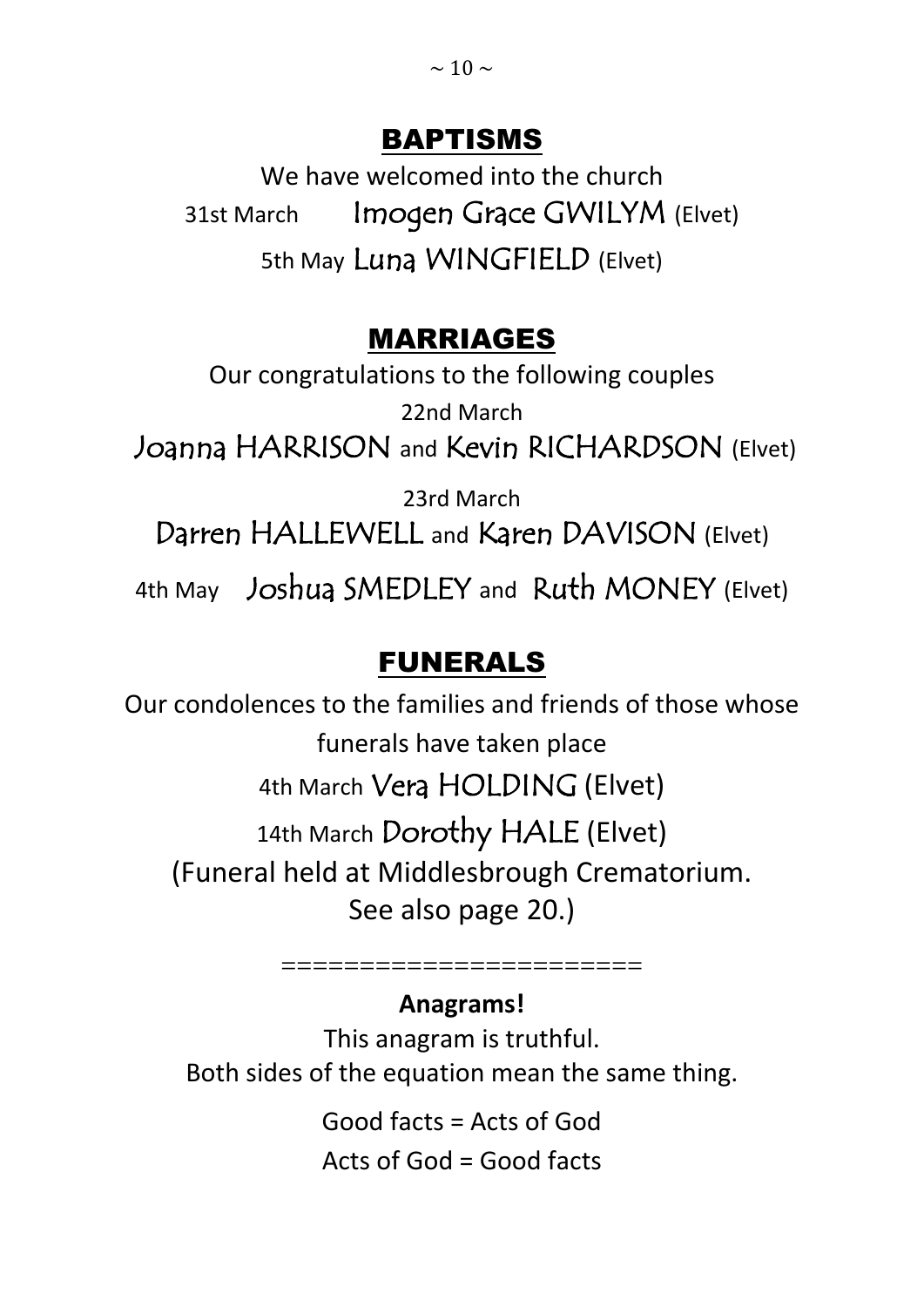## Cradle Roll Birthdays

| June | 21st | Thea ANDERSON (Elvet) |
|------|------|-----------------------|
|------|------|-----------------------|

- **July** 17th Aiden FLOOD (Elvet)
	- 23rd Imogen GWILYM (Elvet)
- **August** 2nd Jacob BISSELL (Elvet)
	- 6th Luna WINGFIELD (Elvet)
	- 15th Maiya GLENDDINING (Elvet)

## JUNIOR CHURCH BIRTHDAYS

| July              | 6th | <b>Alastair PHILLIPS (Elvet)</b> |
|-------------------|-----|----------------------------------|
| <b>August</b> 6th |     | Ellie RANSON (Elvet)             |

*Happy Birthday to you all*

*~~~~~~~~~~~~~~~~~*

## **SIGN THE PLEDGE**

Last year, Durham became the first university in the North to join the 'Refill' campaign to reduce plastic waste. Staff, students and members of the public can now refill their water bottle at our public cafes.

We're also setting up a group to see what more we can do.

#### **What about the Pledge?**

The County Durham Single Use Plastics Pledge has the support of Durham County Council, Durham Constabulary, Beamish Museum and others.

It was launched on Thursday 14 March, 2019.

[https://www.durham.gov.uk/article/21211/Partners-pledge-to-tackle](https://www.durham.gov.uk/article/21211/Partners-pledge-to-tackle-single-use-plastics)[single-use-plastics](https://www.durham.gov.uk/article/21211/Partners-pledge-to-tackle-single-use-plastics)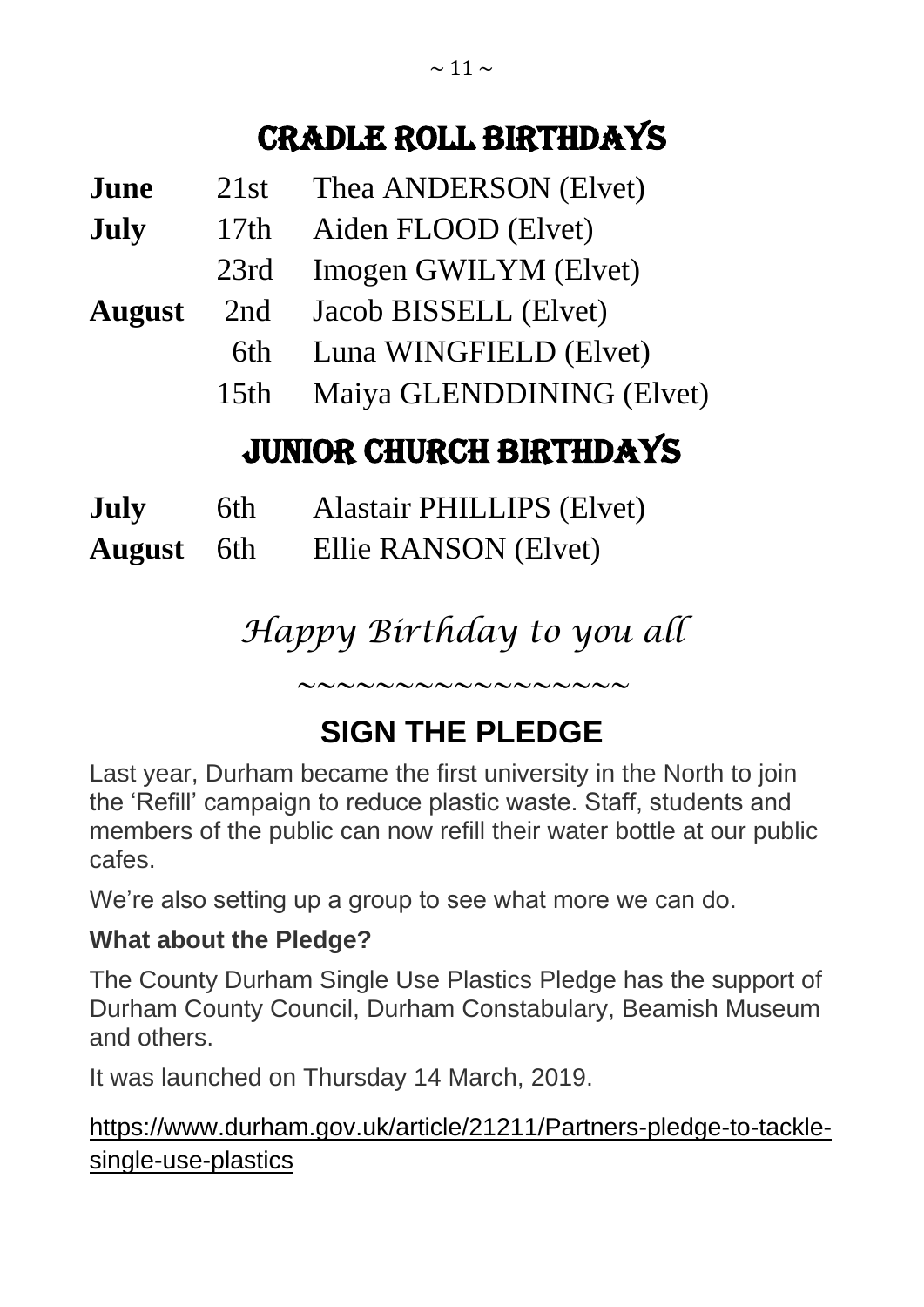#### **20 YEARS OF 'OPEN THE BOOK' 1999-2019**

#### *"The children can hear God's story and find out who he is through his story."*

Bob Hartman, author of *The Lion Storyteller Bible*

*"We need to go out." Viv Neville, Circuit Children's and Young People's Development Worker*



*"We will not keep them from our children; we will tell the next generation about the LORD's power and his great deeds and the wonderful things he has done."*

*Psalm 78, verse 4, GNB*

Many children today do not know the Bible stories we grew up with. 'Open the Book' is a Bible Society initiative to take Bible stories into primary schools. It is interdenominational.

20 years ago a group of Christians in Bedford first took an 'Open the Book' assembly into local primary schools. Now 4,000 primary schools in England and Wales are visited on a regular basis by 'Open the Book' teams. The number of schools requesting the assemblies exceeds the number of trained storytellers.

The Bible stories are dramatised from 'The Lion Storyteller Bible' by Bob Hartman, who declares himself to be "overwhelmed" by the impact of the initiative.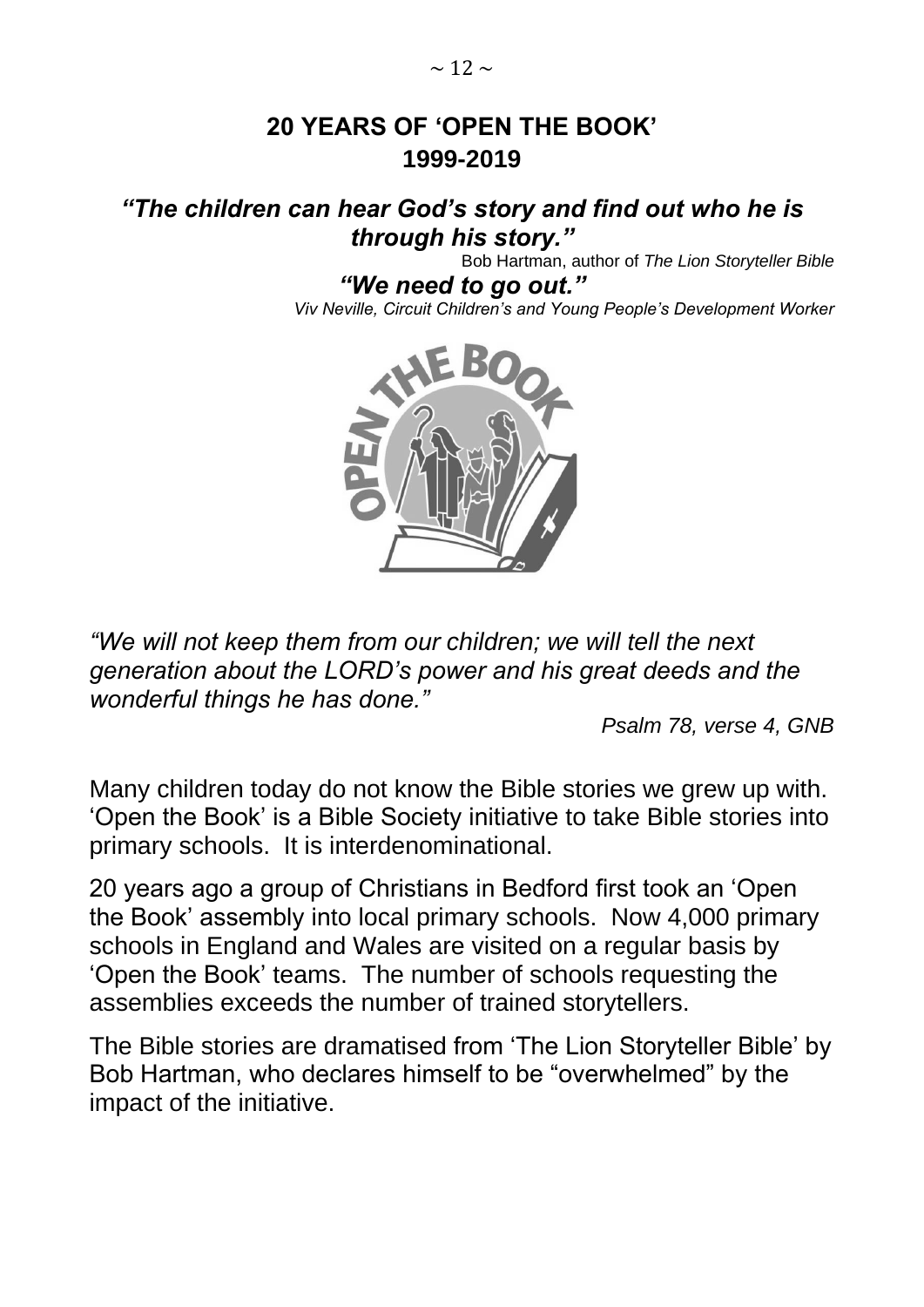Sue Harrison, a member of Elvet's 'Open the Book' team, which goes into St Oswald's Primary School, tells us: "The children have been exceptionally keen to be involved, and enjoy our visits."

Viv Neville, our Circuit Children's and Young People's Development Worker, has set up, and continues to set up, trained 'Open the Book' story-telling groups in primary schools in our circuit, meaning that, at the moment, 1,200 children (and their teachers) are hearing Bible stories every month.

'Open the Book' has been running at Bearpark Primary School for over a year. As a result, new children have come to the Chapel's Shell group and new families are coming to church. Bearpark team member, Gwen Henderson, emphasises how much fun the storytellers have and how they have bonded as a team. "The reaction you get from the children takes away any nerves you may have," she says. She has an album of photos of all their performances which she is happy to show off and she invites any potential volunteers to go and watch her team perform in the school. "You will see how quiet and attentive the children are." The Bearpark School team includes a member from Framwellgate Moor. Not all team members need to belong to the same chapel.

Viv Neville is currently recruiting volunteers to join the Framwellgate Moor Primary School and Pittington Primary School teams. 'Open the Book' only takes 2 hours of your time each month. Please consider becoming part of this important work.

To find out more about 'Open the Book' nationally, call 01793 418355 or visit biblesociety.org.uk/openthebook where you can watch an explanatory video.

To find out more about 'Open the Book' within our circuit, contact Viv Neville: [vivneville20@gmail.com](mailto:vivneville20@gmail.com)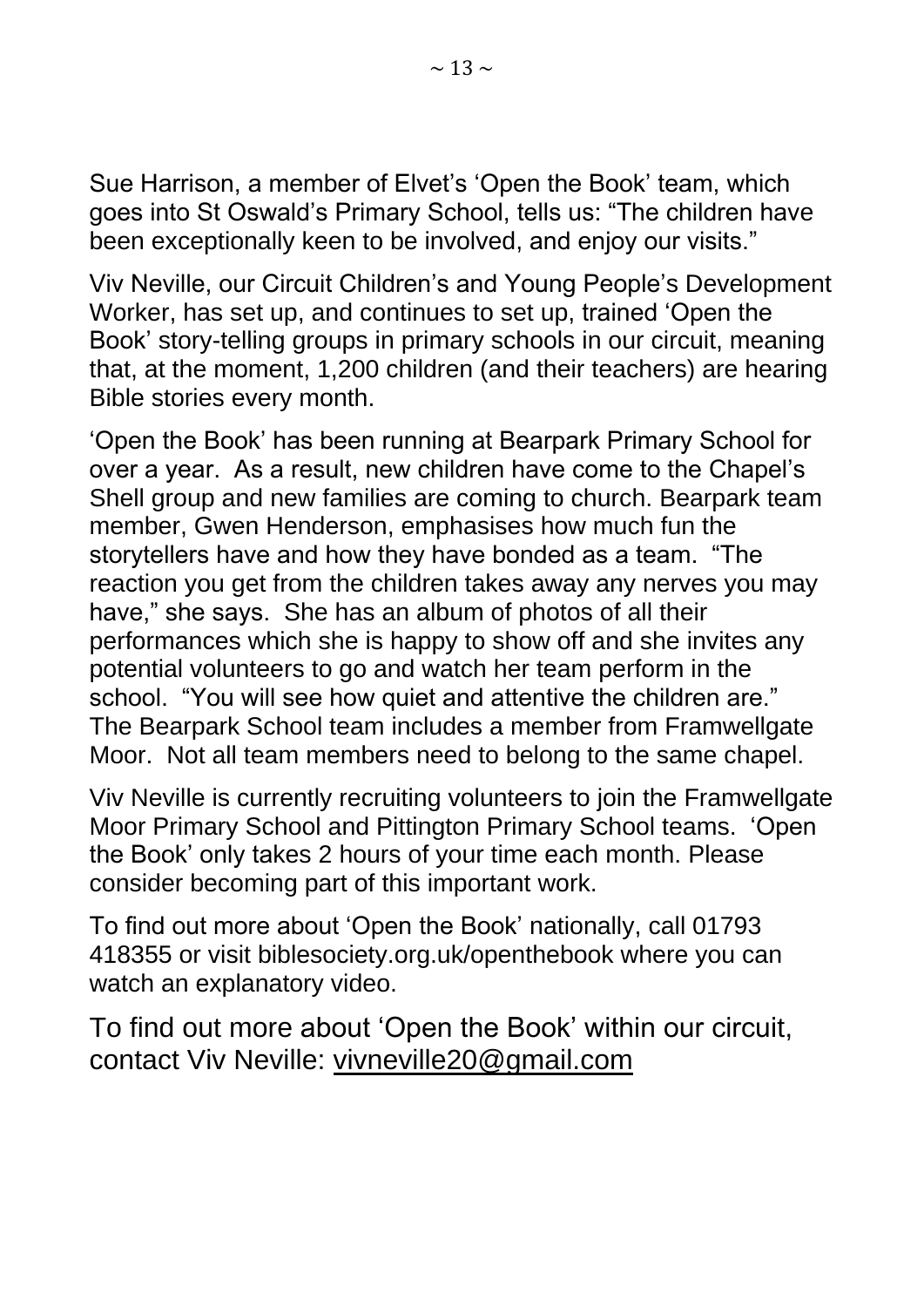*Then Samuel took a stone and set it between Mizpah and Shen, and called the name of it Eben-ezer (the stone of help), saying, Hitherto hath the Lord helped us.* 1 Samuel, chapter 7, verse 12, KJV

On February 23rd and 24th, 2019, **Framwellgate Moor Ebenezer Chapel** celebrated its 150th Anniversary. The following hymn, which was sung when the Chapel's foundation stone was laid, was sung to open the service on February 23rd.

*This stone to Thee in faith we lay To Thee this temple, Lord, we build; Thy power and goodness here display And be it with Thy presence filled. Here, when Thy people seek Thy face And dying sinners pray to live Hear Thou in heaven, Thy dwelling place, And when Thou hearest, Lord, forgive. Here when Thy messengers proclaim The blessed gospel of Thy Son, Still, by the power of His great name Be mighty signs and wonders done. Hosanna! To their heavenly King When children's voices raise that song, Hosanna! Let their angels sing And heaven with earth the strain prolong. But will indeed Jehovah deign Here to abide, no transient guest? Here will the world's Redeemer reign And here the Holy Spirit rest? Thy glory never hence depart: Yet choose not, Lord, this house alone: Thy kingdom come to every heart, In every bosom fix Thy throne.*

> James Montgomery, 1771 – 1854 Words published in the Methodist New Connexion Book of 1864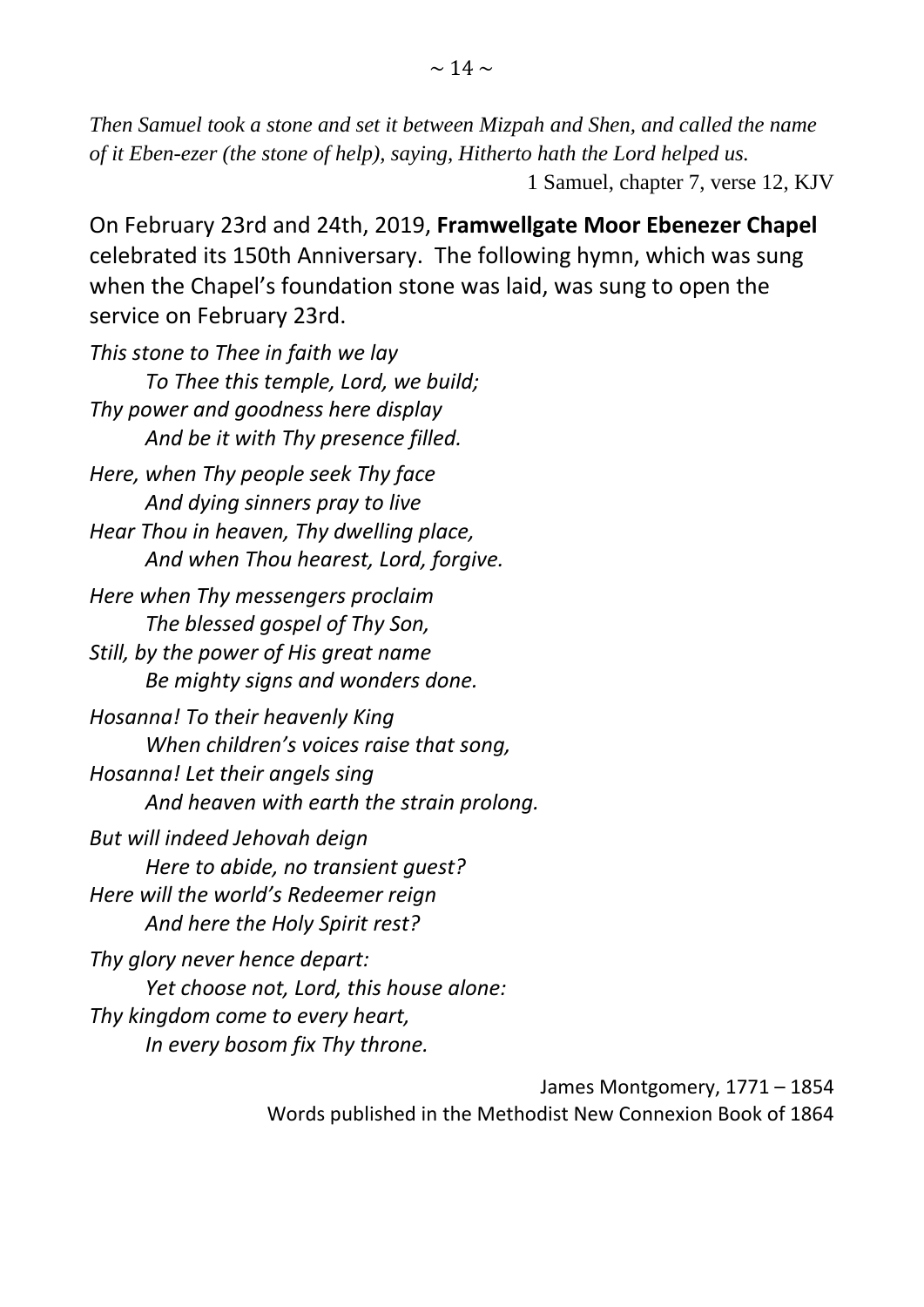## **FRAMWELLGATE MOOR CHAPEL 150TH ANNIVERSARY**

WHAT A WEEK-END! The sun shone, the Chapel looked great - warm and inviting with lots of beautiful flowers, but best of all the Chapel was almost full with members, friends and visitors. All wishing to celebrate Framwellgate Moor Ebenezer Chapel's 150<sup>th</sup> Anniversary.

The Revd. Andrew Lunn, a previous Minister at Framwellgate Moor, travelled from Manchester to conduct the Service. This was extra special to us, as he was our inspiration when we started our fundraising to refurbish the Chapel, over 12 years ago.

The Service began with the same hymn which was sung when the first stone was laid. This set the scene and after an uplifting service, which included two songs from Mr and Mrs Wood, most of the congregation remained and enjoyed a celebratory tea. Each person who attended was given an inscribed pen as a memento. Lots of memorabilia was displayed in the Hall.

Our celebrations continued the following day with a joint service with St. Aidan's Church. The Revd. Fiona Collin and our own Minister, The Revd. John Squares took the service. Fiona and John's enthusiasm was catching and at one point the Congregation's participation was wonderful to see. Another wonderful service and, afterwards, more cake.

All in all a successful week-end, and as hosts, Framwellgate Moor Methodist Chapel would like to thank all those who attended and supported our Church.

Many Thanks Eileen Maughan (Secretary)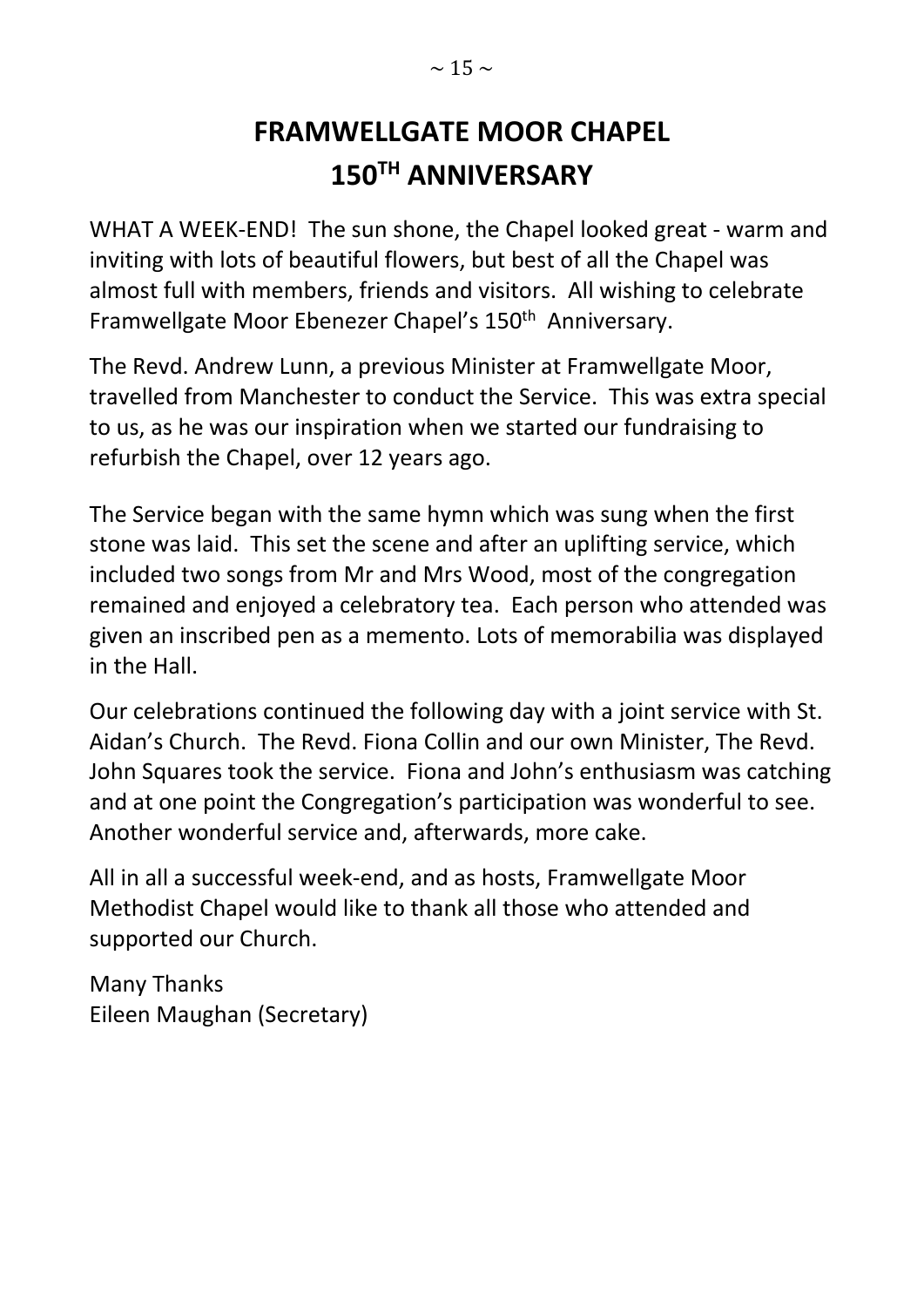

## **A MEMORABLE WEEK-END**

The Week-End of February 23rd and 24th 2019 will be remembered by some of the people of Framwellgate Moor and Pity Me. It was the 150<sup>th</sup> Anniversary of the Ebenezer Chapel with services over both days.

The Saturday service was conducted by the well-known Minister Andrew Lunn, as he was a previous Minister at this Chapel. He was warmly welcomed and invited the congregation to enjoy a few minutes silence during which they could remember previous friends and family members from past years.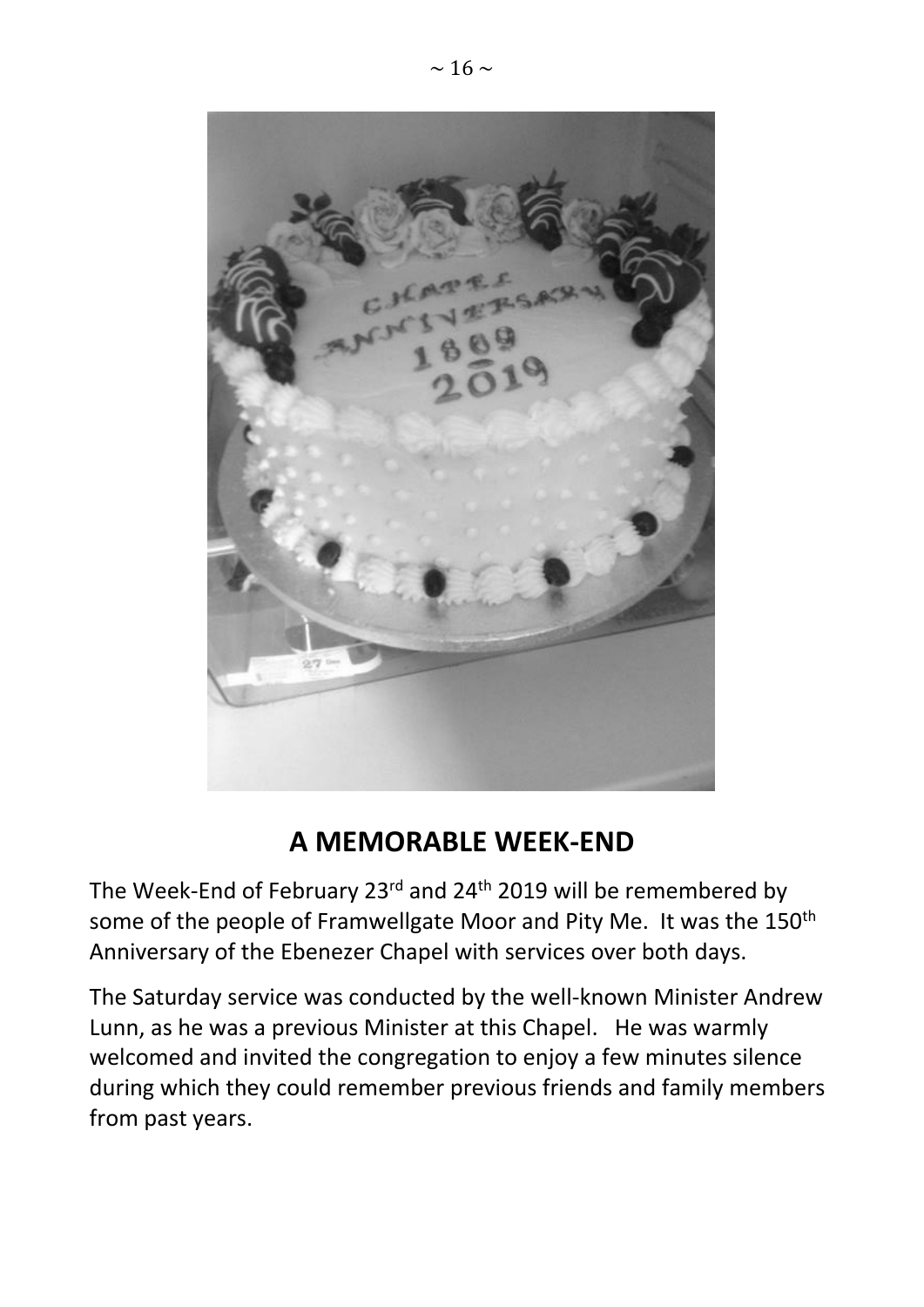Sunday was different as two Ministers conducted the service. The Revd. John Squares, Superintendent in the Methodist Circuit and The Revd. Fiona Collin of St Cuthbert and St Aidans.

The shared Service was attended by members of the Ebenezer Chapel and St Aidans.

Sacrament was celebrated.

It was rewarding to see so many people enjoying friendship and fellowship.

After both services the congregation was invited to have tea and join in the celebration with a special cake to mark the Anniversary.

ROZ PRINGLE St Cuthbert's Church

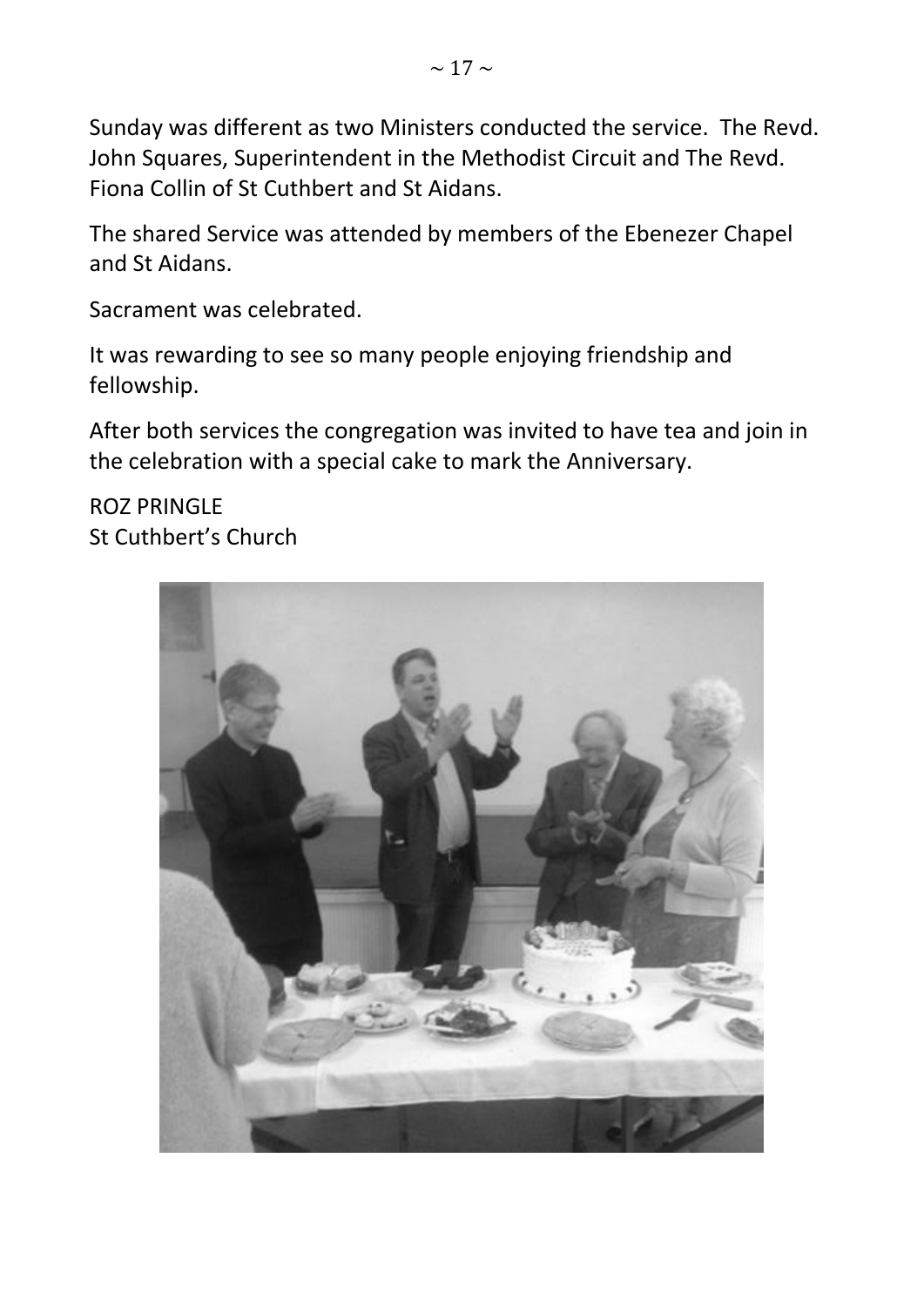#### **Neighbourliness**

It was back in January on a cold and overcast day. I had been shopping in Spennymoor and as I left the town centre, at a roundabout, I had to give way to a funeral cortege, well if you could call it that. As I followed, it became apparent that the "Cortege" consisted of just the hearse and one funeral car. At another roundabout they took one lane and I took another and drew alongside the car which, apart from the driver, had only one elderly gentleman in it. I thought how sad that someone was going to their final resting place and there was only one other person to mourn their passing. Of course I could have been entirely wrong and when they got to wherever they were going there may have been a lot more mourners to join them. I do hope so.

Over the weeks since then I have more than once thought about that day. The North east has been renowned for its friendliness, its **neighbourliness** and to be there for others at a time of need. Are we losing this? We should be proud of the reputation, nurture it and do our best to maintain it. Personally I am far happier to talk to people face to face than on the phone or by email and as for social media I leave it well alone; it has led to some sad stories of criticism and abuse or worse. But, we all have to recognise that all the various means of communication have their good and bad points. It is not a case of some being right and the others wrong; they all have their place and the most appropriate should be used for the right person or people at any given time. The important thing is to Communicate and look after one another.

In the society of today it seems that everything has to be done in a rush, and as a result we frequently hear the phrase "I haven't got time! " and as ever more demands are put on us and life seems to get increasingly complicated perhaps the first thing we need to do each day is to think of the most efficient way we can do things; don't go from A to C back to B then to D if you can go A,B,C,D. If at the bus stop your phone's 'Bus App' says your bus will be 5 minutes late, it isn't going to be any quicker by constantly looking at the app, instead pass the time by chatting to your fellow passengers. Pastoral care is important. If an elderly person hasn't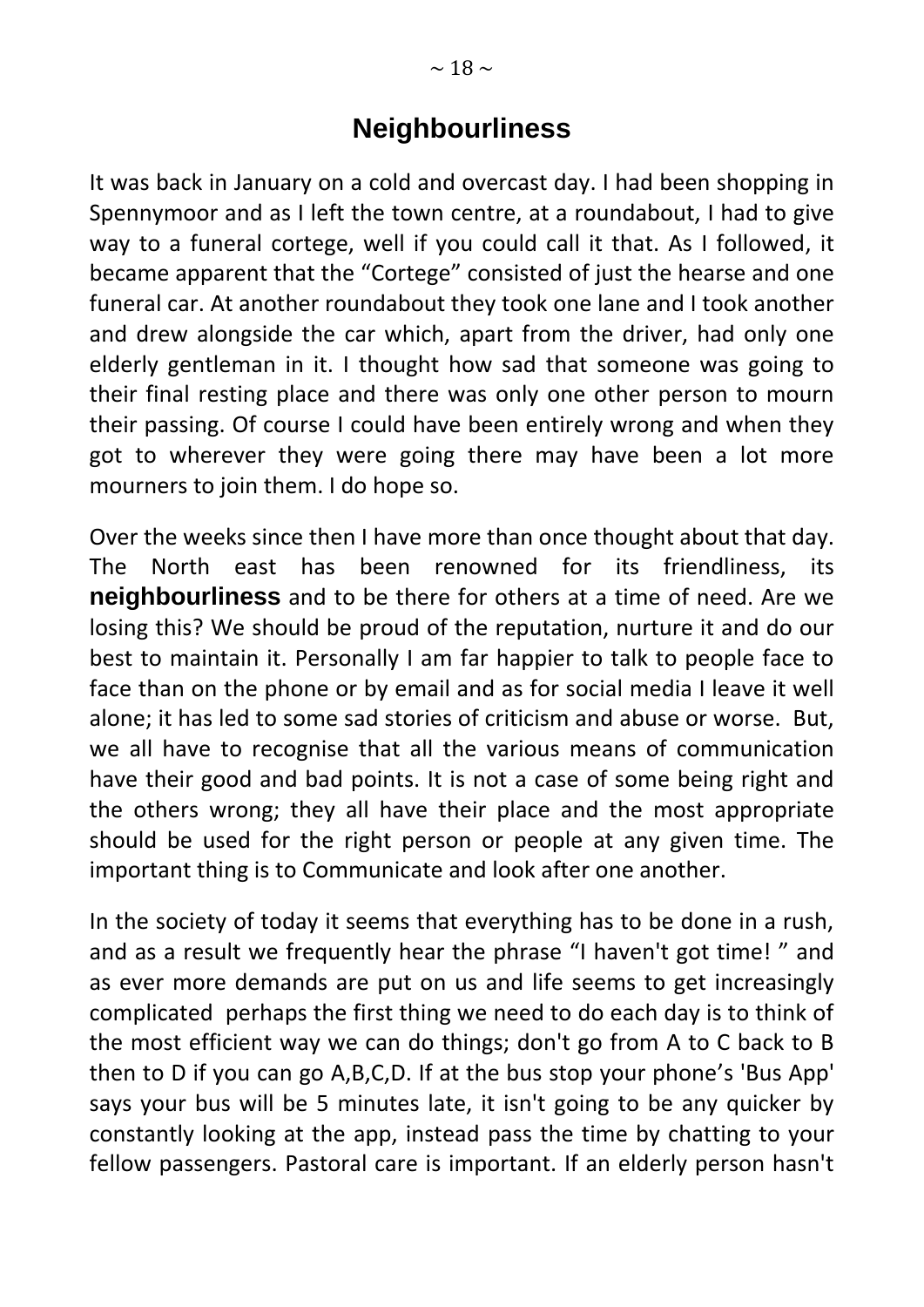come to chapel for some time, go and visit them and if they die resist the temptation to think 'Oh I haven't got time'. Go along to the funeral service, just think, it will probably only last 20 minutes and you may end up being pleased that you renewed an aquaintance with another mourner you had lost touch with, and that elderly person won't be going to their final rest forgotten!

**~~~~~~~~~~~~~~~~**

*contributed by John Fuller*

## **FINAL STRAW**

We were saddened to learn of the death of one of the Committee's most valuable members. Someone Else.

His passing creates a vacancy that will be hard to fill. Someone Else has been with the Committee from the beginning, and did far more than the normal person's share of work.

Whenever there was a job to do, a helpful hand needed or just an ear required, these words were on everybody's lips: let Someone Else do it.

Whenever there was a need for volunteers, everyone just assumed that Someone Else would volunteer.

Someone Else was a wonderful person, sometimes appearing superhuman. But a person can only do so much.

Were the truth known, everyone expected too much of Someone Else.

**~~~~~~~~~~~~~~~~** *MATHEMATICAL PROBLEMS*

I can't remember how to write

1, 1000, 51, 6 and 500 in Roman numerals.

#### I'M LIVID !!!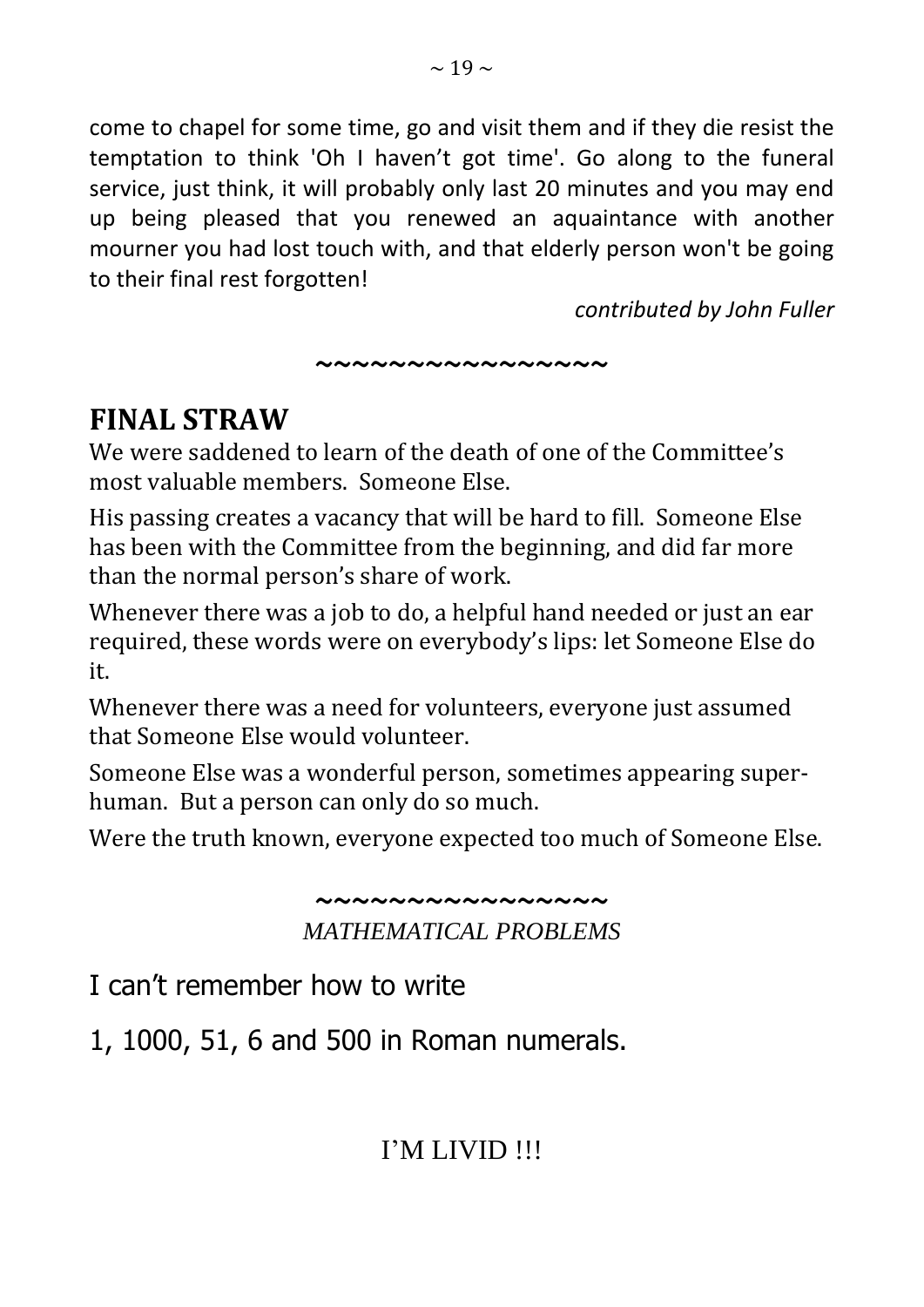"As long as I can remember I wanted to be a teacher"

#### **MY CENTURY IN EDUCATION**

After her death, a set of notes entitled "My Century in Education" was found amongst Dorothy Hale's effects.

> The notes seem to be preparation for a talk. Here is a condensed version. All the words are Dorothy's own.

1902 The Balfour Act – Free Secondary Education for all who had the ability to benefit from it.

August 1902 My mother's birthday.

In 1913, my mother "passed the Scholarship". Grandma didn't hesitate about sending her youngest to the local Secondary School. Although she had to leave at 14 mam knew what the benefits of Secondary level Education were.

#### OXBRIDGE LANE ELEMENTARY SCHOOL 1934-1940

Good teaching – not only in Arithmetic and English but all-round basics, including knitting and sewing. Oh! The thrill of mastering the skill of turning the heel of your own woollen socks.

On 3rd September 1939 War broke out – so, difficult scholarship year. Brilliance of Miss Gibson – result – a record eight Scholarships from our school – and an enquiry as to whether the school had cheated!

MY SECONDARY EDUCATION AT **QUEEN VICTORIA HIGH SCHOOL** 1940-1947 was a joy in spite of those being the years of the 2nd World War.

As long as I can remember I wanted to be a teacher – and I'm convinced it was because of the good teaching I experienced right through from 5-18.

My perceptive Headmistress, Miss Symes, made the disruptive clown that I was in my first four years there into Head Girl in the upper Sixth and convinced my parents that if I wanted to teach I should not opt for 2 year Teacher Training College but go to University for 4 years.

In those days the fact that this meant free tuition and boarding accommodation throughout the Course plus a Durham County Scholarship towards books etc. made it possible for my parents to agree to this – my good luck to go to school in County Durham!

During the 2nd World War the National Government responded to an outcry about the high numbers of young people in the armed Forces who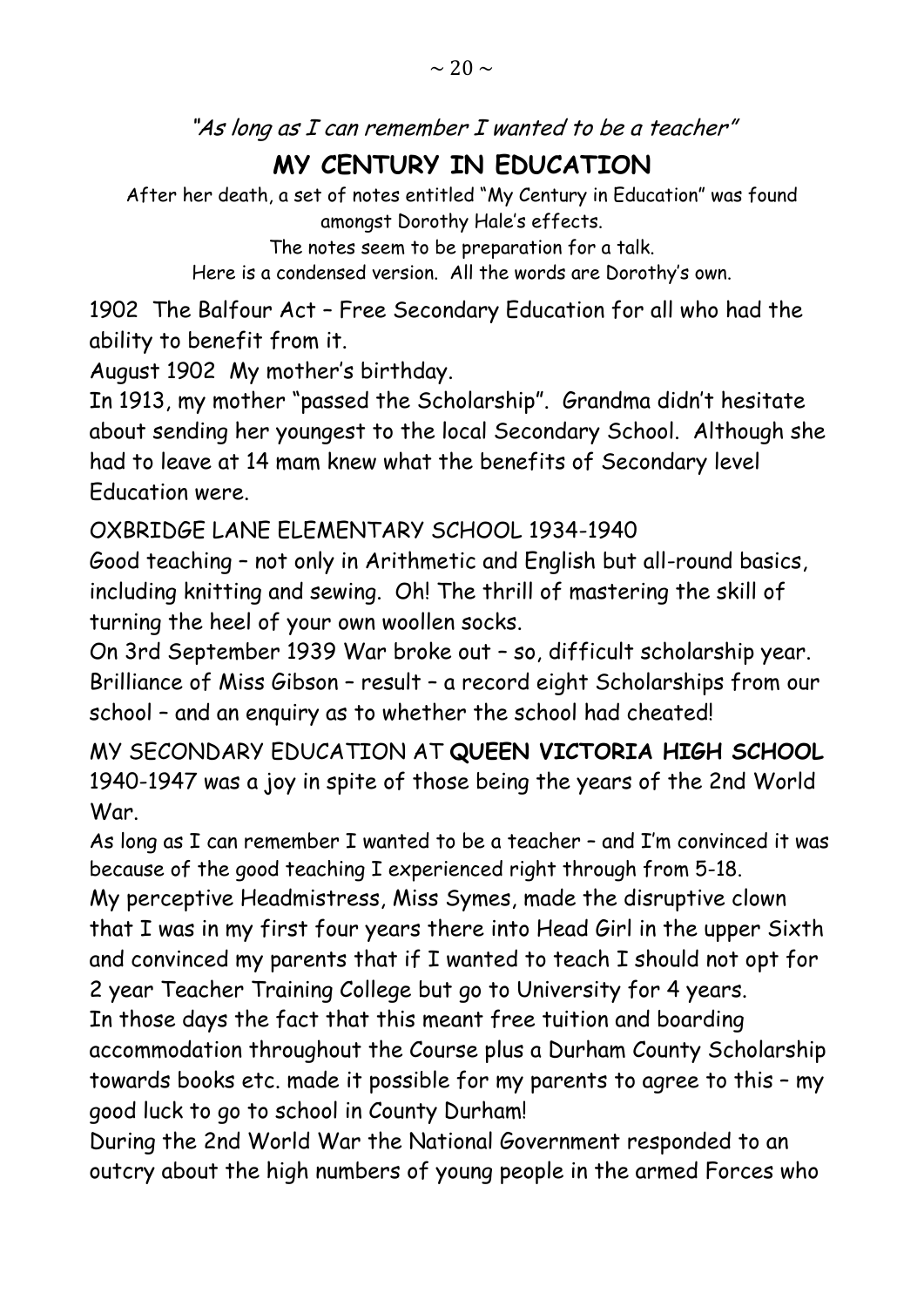could not read or write; this tied up with the low level of teaching in English Literature in the upper areas of the Elementary Schools which most children of working class parents attended.

To rectify this state of affairs the BUTLER ACT was passed in 1944 bringing in Secondary Education for all.

MEANWHILE …

University 1947-1951

In his farewell address, PROFESSOR NIBLETT, Professor of Education said: "I hope some of you, at least, will have the privilege of teaching the occasional pupil who is more intelligent than you are yourself."

SECONDARY MODERNS

1951-APRIL 1954: Sir William Worsley Mixed Secondary Modern,

Grangetown

"Where they eat nails and spit rust"

Only graduate on staff. - Many dedicated teachers.

Discipline was difficult – lack of incentives – no external examinations allowed – limited resources – compulsory Assemblies most uninspirational repetition of Scripture passages – "gardening" also soul-destroying I survived.

MAY 1954- AUGUST 1955: Hyde Park Secondary Modern for Girls, Doncaster

Old building – Timetabling haphazard (I had my own class for English all day on a Friday! – a girl christened El Alamein born 1942!

Biro – the new phenomenon!

Careers Work with 4th Years Nuttall's Mintoes (free samples) An age of improving employment for semi-skilled

PEOPLE'S COLLEGE OF FURTHER EDUCATION, NOTTINGHAM 1955-57 At last I was teaching History & English to O level standard

No longer the only Graduate on the staff –

But I was the only woman

I taught English to those who missed out at school and wanted to do GCE Staff-room tea arrangements – Nearest I got to marriage (George) I applied for a Head of History Post, was offered a Head of English post and was allocated to a particular Girls' School next to the Jail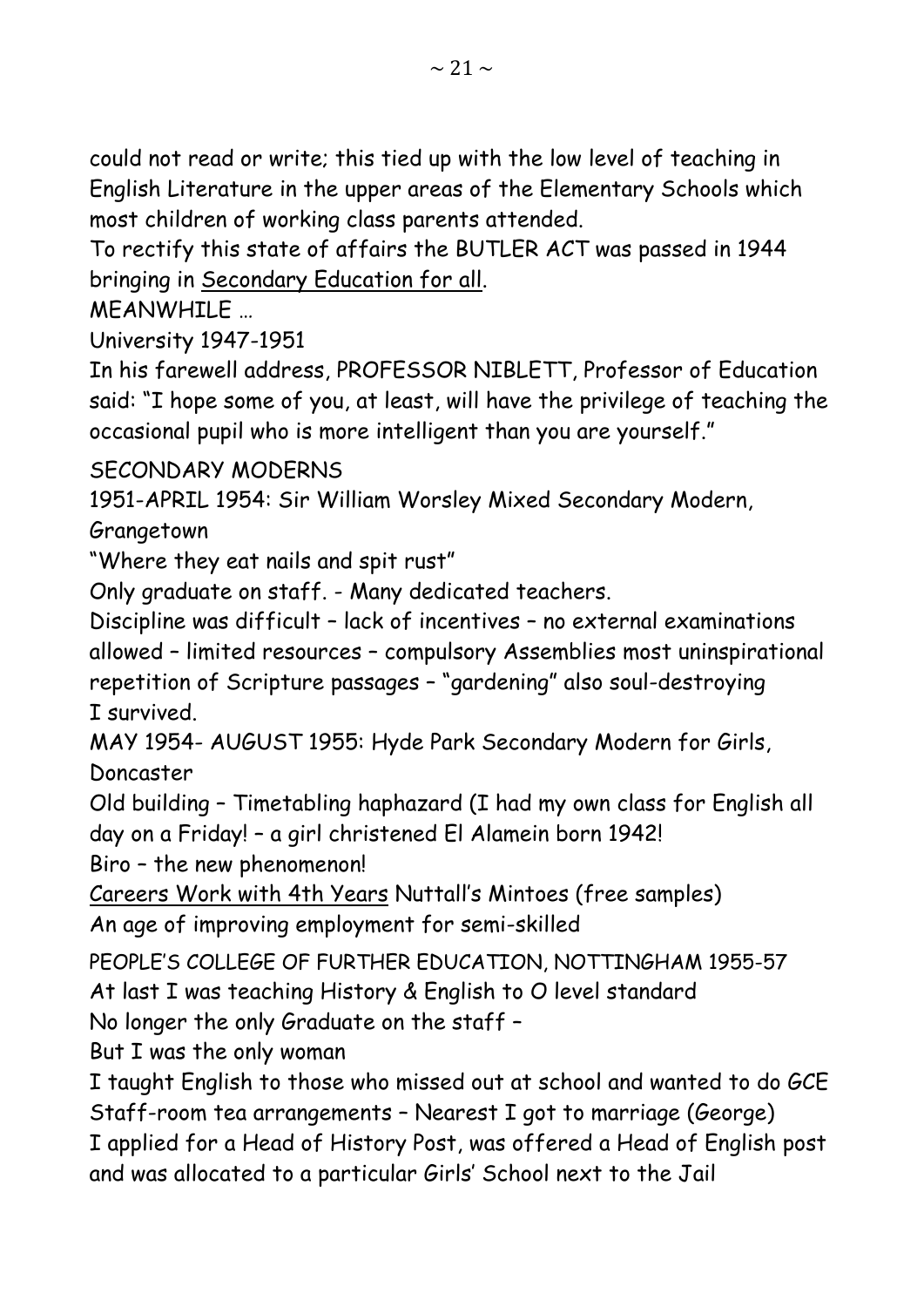HAYWOOD SECONDARY BI-LATERAL SCHOOL FOR GIRLS, NOTTINGHAM, September 1957-April 1962 Bi-lateral = grammar/modern Head of Department responsibilities!! But first management decision was to referee dispute on the width of margins in exercise books. Met poet Charles Causley "You'll be a Head in spite of yourself" (Miss Parkes) Haydon Bridge County Technical (May 1962-December 1965) Possibilities of real comprehensive education with higher expectations of children academically

#### **CIRCULAR 10/65 Comprehensive Reorganisation**

Applications for other Schools

Woman Deputy Head required 100% Mortgage available Sunderland

#### **Monkwearmouth Comprehensive School** Jan. 1966-August 1976

Still a Grammar School in its ethos

Highly Qualified Staff. I was allowed to teach first year History! Hiatus in going comprehensive because of Conservative Council Applied for Headship of Monkwearmouth 1973 – then had privilege of serving under Headship of Walter Carruthers Applied for other schools: Then on same day – Bede, Farringdon

#### **Farringdon Comprehensive School – Head**

September 1976-December 1985 and May 1987-August 1987 Surprise appointment for staff – expected Senior Master or Primary Head with no experience of Comp to get Job Obstacles – Convincing Staff that intake was bright. Proved by intelligence testing Introduced CSE Nobody leaves without an Exam Cookery for Boys – Tec. Drawing for Girls Sending in my 4 months' notice of retirement in December 1988 BUT

Next Step HEAD TEACHER management Training Programme paid for by Manpower Services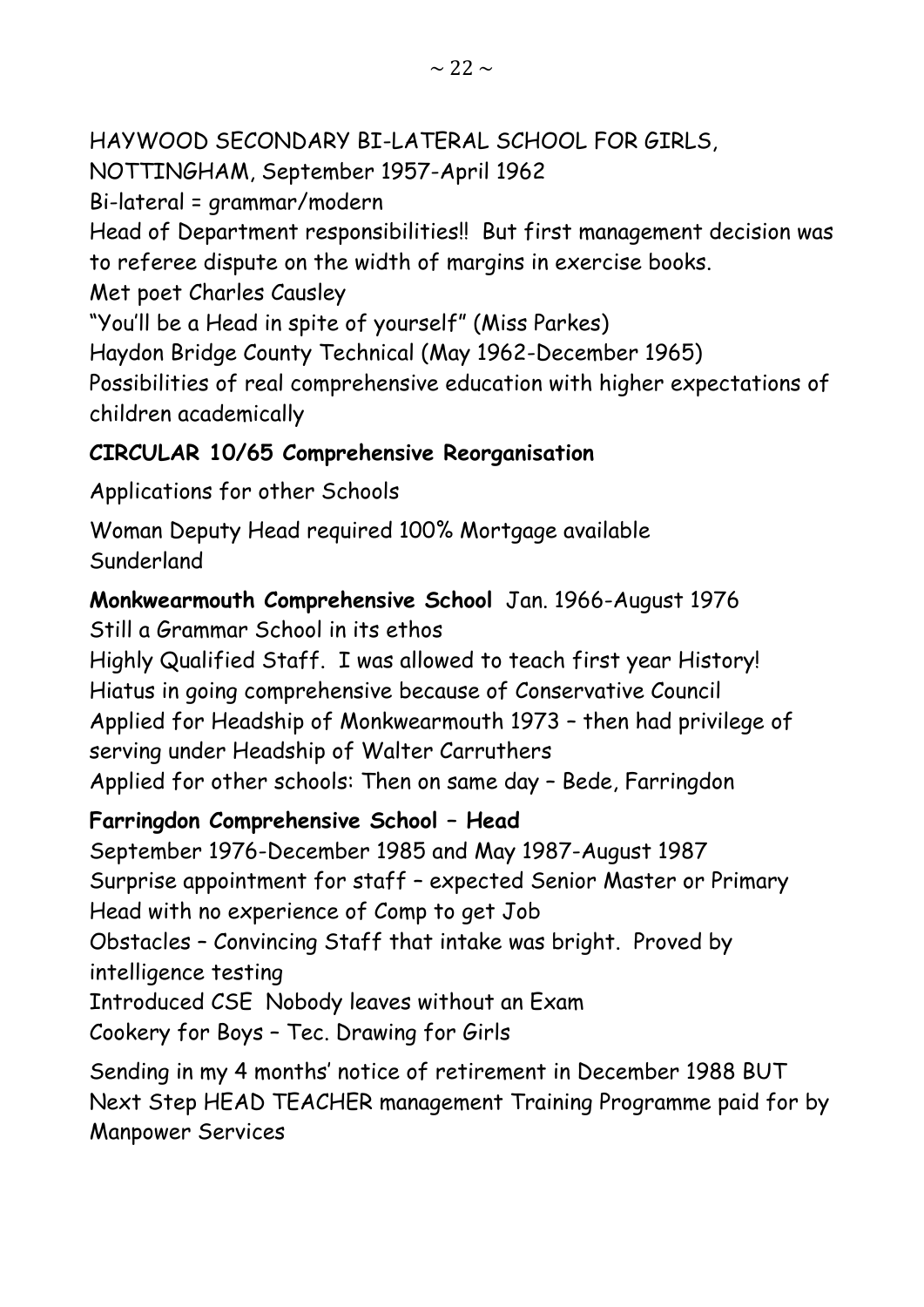#### **Thy Kingdom Come** A global wave of prayer

from Ascension 30 May until Pentecost 9 June

### **How can I take part in thy kingdom come?**

- **Light up the District in Prayer:** show that you are committed to praying between 30 May and 9 June
- **Use resources**: there are resources for individuals, families and churches
- **Join in with or create an event**



[The Family Prayer Adventure Map](https://darlingtonmethodistdistrict.us9.list-manage.com/track/click?u=de4ae80e996d7ba85b81d9fd2&id=3c54838cd8&e=0994c50636)

is a fun packed resource and there's an accompanying Family Prayer Adventure Journal for deeper reflection.

[PLUS more resources at](https://darlingtonmethodistdistrict.us9.list-manage.com/track/click?u=de4ae80e996d7ba85b81d9fd2&id=3779b39a27&e=0994c50636) Thy Kingdom Come [www.thykingdomcome.global](http://www.thykingdomcome.global/)

# # # # # # # # #

Methodist Homes Sunday is June 9th, but churches can celebrate MHA on any Sunday of their choosing. The theme: **'One Sunday, One Service, One Church'** concerns dementia inclusive worship. MHA serves over 18,000 people in later life across 'Live at Home' schemes, retirement living and care homes. For more information about the difference MHA is able to achieve with your help, download the 2018 'Impact Statement and Accounts' at [http://www.mha.org.uk/about-mha/our-publications](https://www.donate.mha.org.uk/page.redir?target=http%3a%2f%2fwww.mha.org.uk%2fabout-mha%2four-publications&srcid=1033&srctid=1&erid=76490&trid=) or contact them for a copy.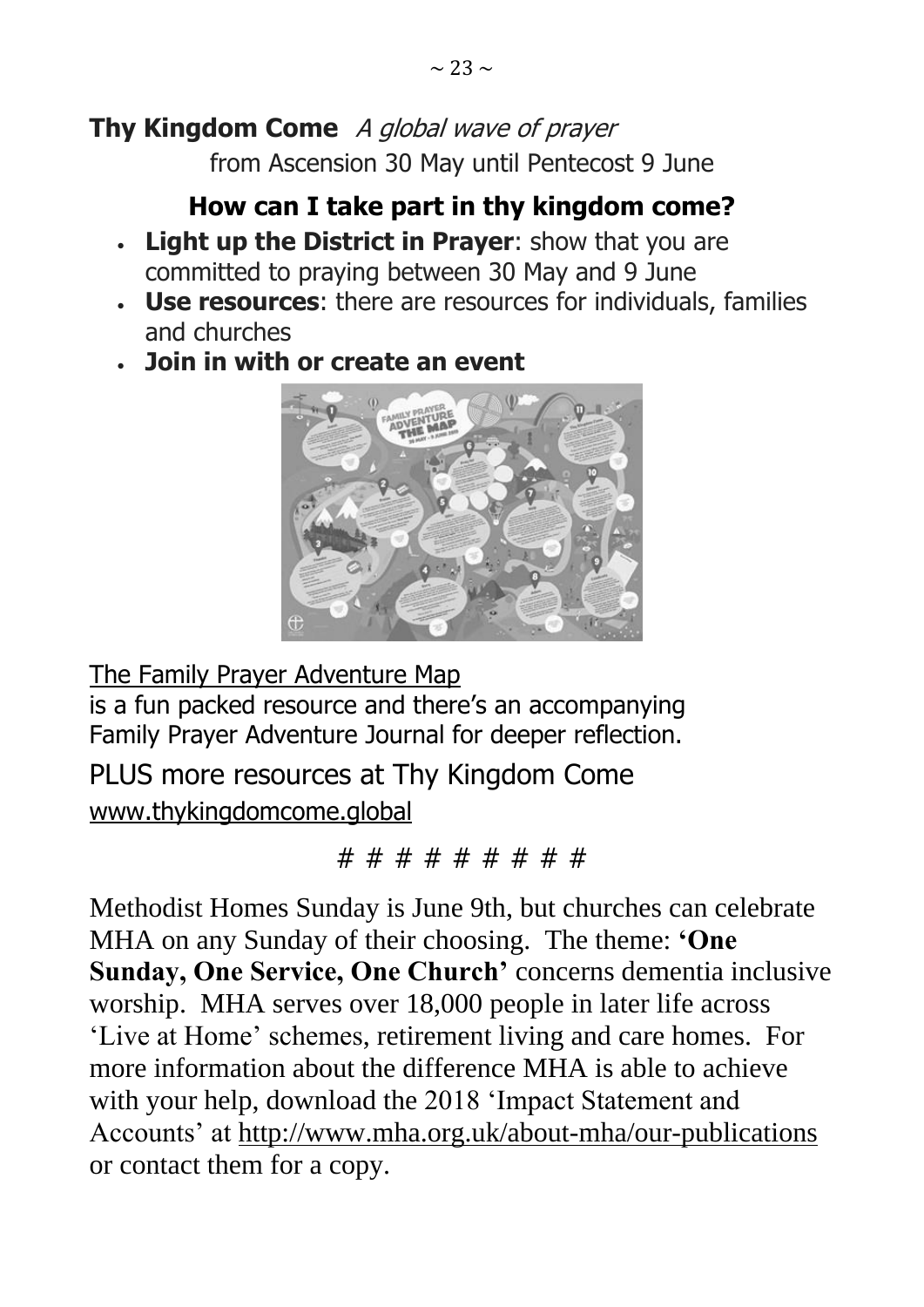We all tend to assume that "Father" describes a person a different person for each of us.

May I suggest to you that "Father" describes a relationship? a relationship we all understand.

I hope readers enjoy the following very short story.

## Good Morning

Those who know me will tell you that I am slow in the mornings – slow of thought and slow in action. I prefer to breakfast alone until I am awake enough to be sociable; it usually takes at least an hour to arrive at the point where I am fit for human society.

Like most habits, this need to start the day slowly arises from my childhood. In our family, getting up was a turn-and-turn-about affair. Dad got up first at half past six. He would wake me at 7am with a cup of tea and, at some point, I would wander downstairs. It was my job to take the next cup of tea up to my brother when my father left for work at 7.30. Finally, my brother (or I, if my brother was tending to the fire, which he often was) would take a cuppa up to our mother at 8.

You see how it is, all nicely spaced out, each one knowing his or her task so clearly that there was no need to communicate before consciousness had caught up with awakening. It worked well for us.

But some mornings, some mornings … I got out of bed before my tea had turned cold on the bedside table. I came downstairs to drink it huddled over the fire – and then I would talk to my father – and he would listen – and that time was so special – a good morning.

Fathers' Day is on June 16th.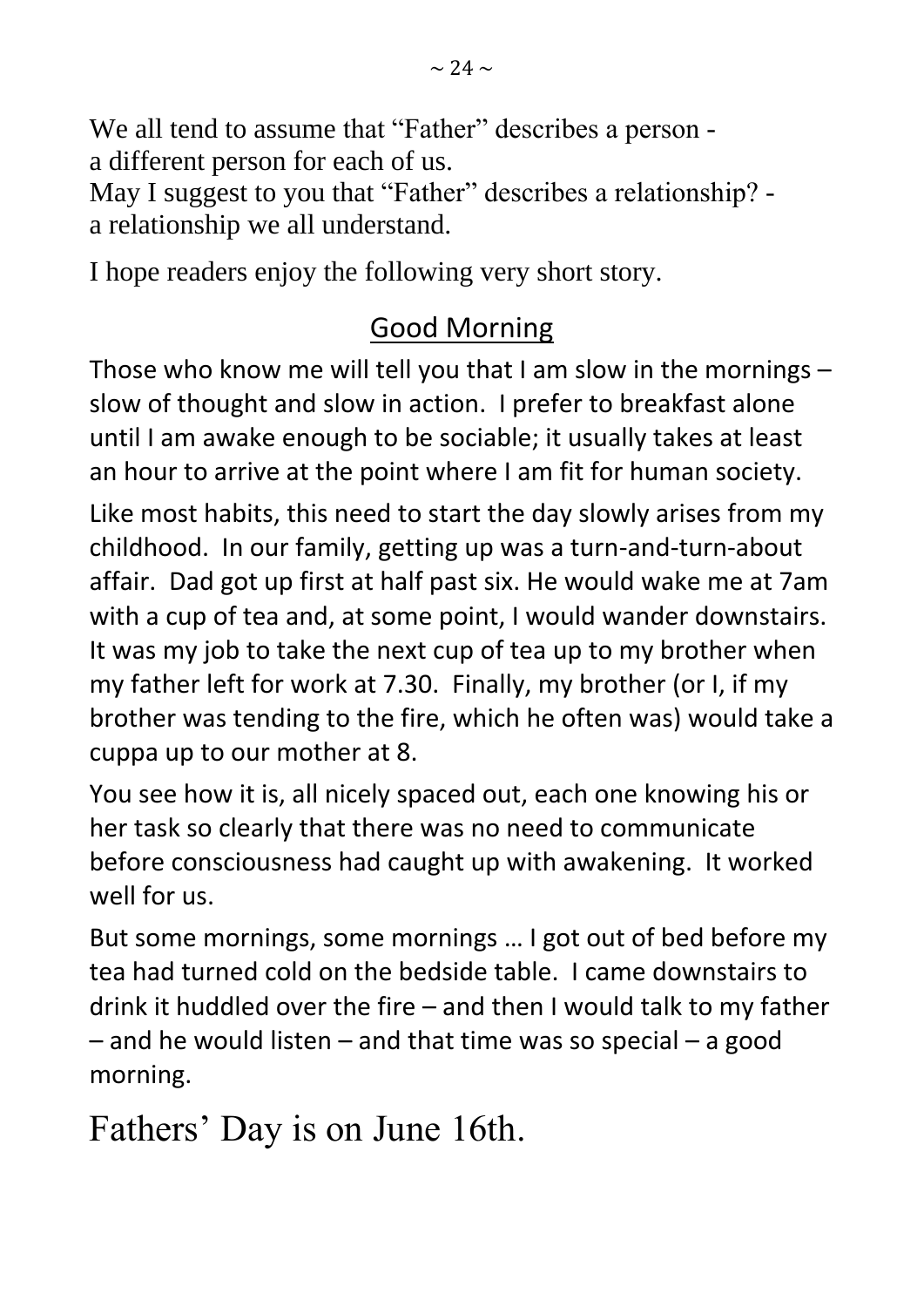#### **'Grace in your Pocket'**

"It keeps happening…again and again…

and I can't stop it, not that I want to.

Everywhere I look,

each place I am, wherever I travel…. I see it, I experience it….

I don't ask for it….it just happens…

It is a gift…..given freely.

I can't do anything to make it happen….and you certainly can't buy it or earn it…

It's amazing…….almost indescribable……

to know that I am loved….for who I am

not judging me by what I say, where I was born, my status, colour, faith…..

…but loved completely as me…

And there are no conditions…..only this overwhelming sense of being loved……

This is **GRACE**………God's love, freely given, totally undeserved, in Jesus

And there are no conditions…..only this overwhelming sense of being loved……

This is **GRACE**………God's love, freely given, totally undeserved, in Jesus.

And it keeps happening….all around me…as people offer their love to others…freely, without

condition……total…..complete……undeserved…

**Grace** releasing **grace** to build on **grace**

to offer **grace**….until one day

the whole of creation will

be full of **grace**…..

full of God….

*Stephen Poxon, President of the Methodist Conference 2008*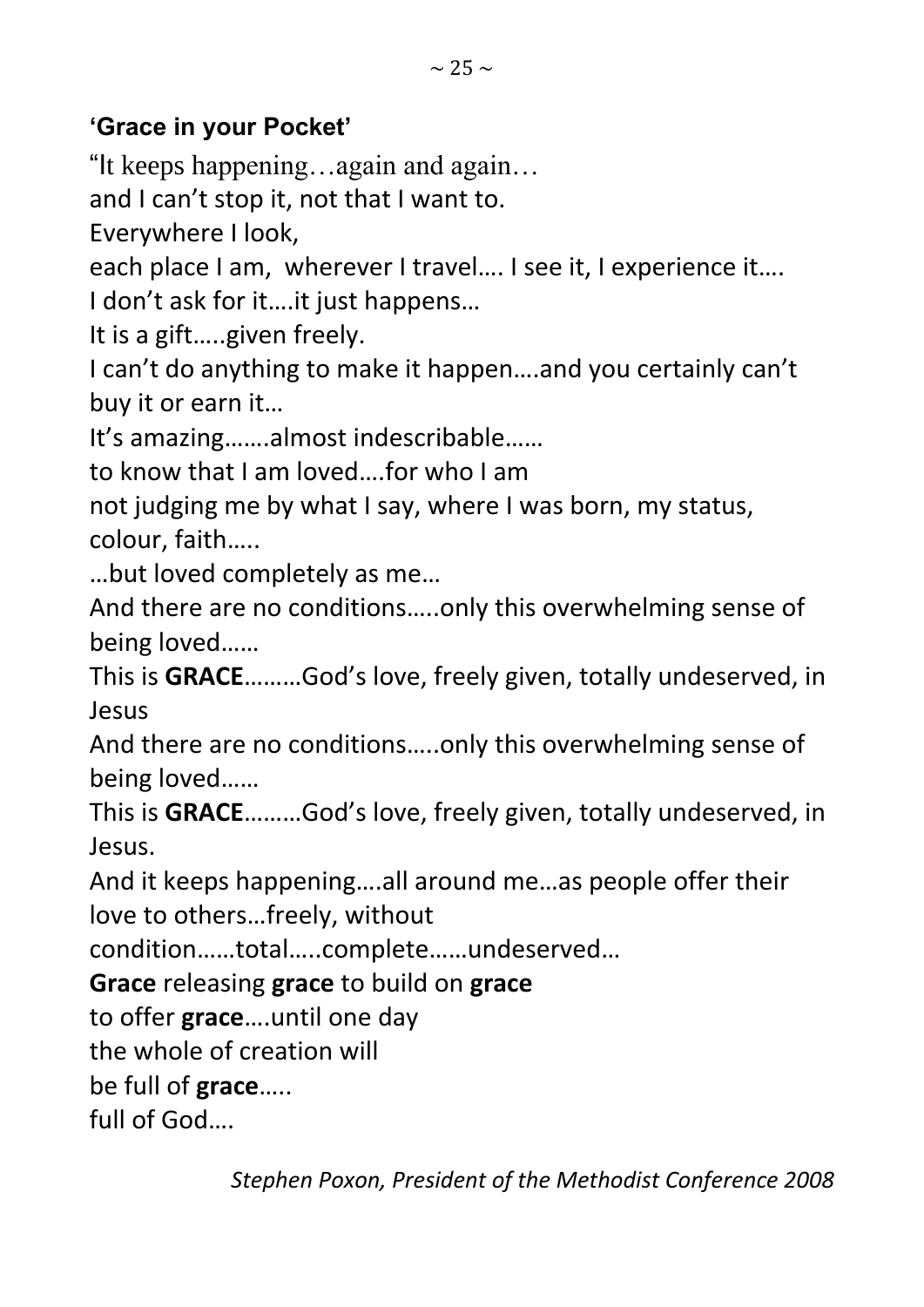#### **THE WEEK IN BOWBURN**

| Sundays    | $10.30$ am       | <b>Morning Worship</b>                                          |
|------------|------------------|-----------------------------------------------------------------|
| Wednesdays |                  | 2 - 3 pm Prayer & Fellowship Meeting                            |
|            |                  | last Weds of month.                                             |
| Thursdays  |                  | 9.00 am * "Drop-in"                                             |
|            |                  | 5.30 pm * Brownies                                              |
|            |                  | (Contact: Karen Heron 07921377321)                              |
|            | 7.15 pm * Guides |                                                                 |
|            |                  | (Contact Rosalind [Ros] Waites 0191 377 9995)                   |
|            |                  | * term-time only                                                |
|            |                  | http://www.durhamdeernessmethodist.org.uk/wordpress/?page id=10 |

#### **THE WEEK AT ELVET**

- Sun **8.30 a.m. Second Sunday, Holy Communion 10.45 a.m. Morning Service & Junior Church, including Crèche 2.00 p.m. Worship in Chinese (Mandarin and Cantonese) 6.00 p.m. Evening Worship**  7.00 p.m. MethSoc (term-time)
- Mon 2.00 p.m. Prayer Meeting (2nd & 4th Monday) 6.00 p.m. Cubs (Open Group) [Boys and Girls 8-10½ yrs.] 7.30 p.m. Explorers (Open Group) [Mixed 14½-18 yrs.] 7.45 p.m. Elvet Homegroup (alternate weeks) 7.45 p.m. Shincliffe House Group (alternate weeks) *Rainbows, Brownies and Guides contact number 372 1786*
- Tue 10.15 a.m. Ecumenical House Group (alternate Tuesdays) 5.30 p.m. Beavers (Open Group) [Boys and Girls 6-8] 7.10 p.m. Scouts (Open Group) [Boys and Girls10½-14½]
- Wed 12 noon Lunch Stop ALL welcome (roughly equates with term-time)
- Thurs 10.00 a.m. Arts & Crafts Workshop 7.30 p.m. Thursday Club for All (alternate weeks)

http://www.elvet-church.org.uk/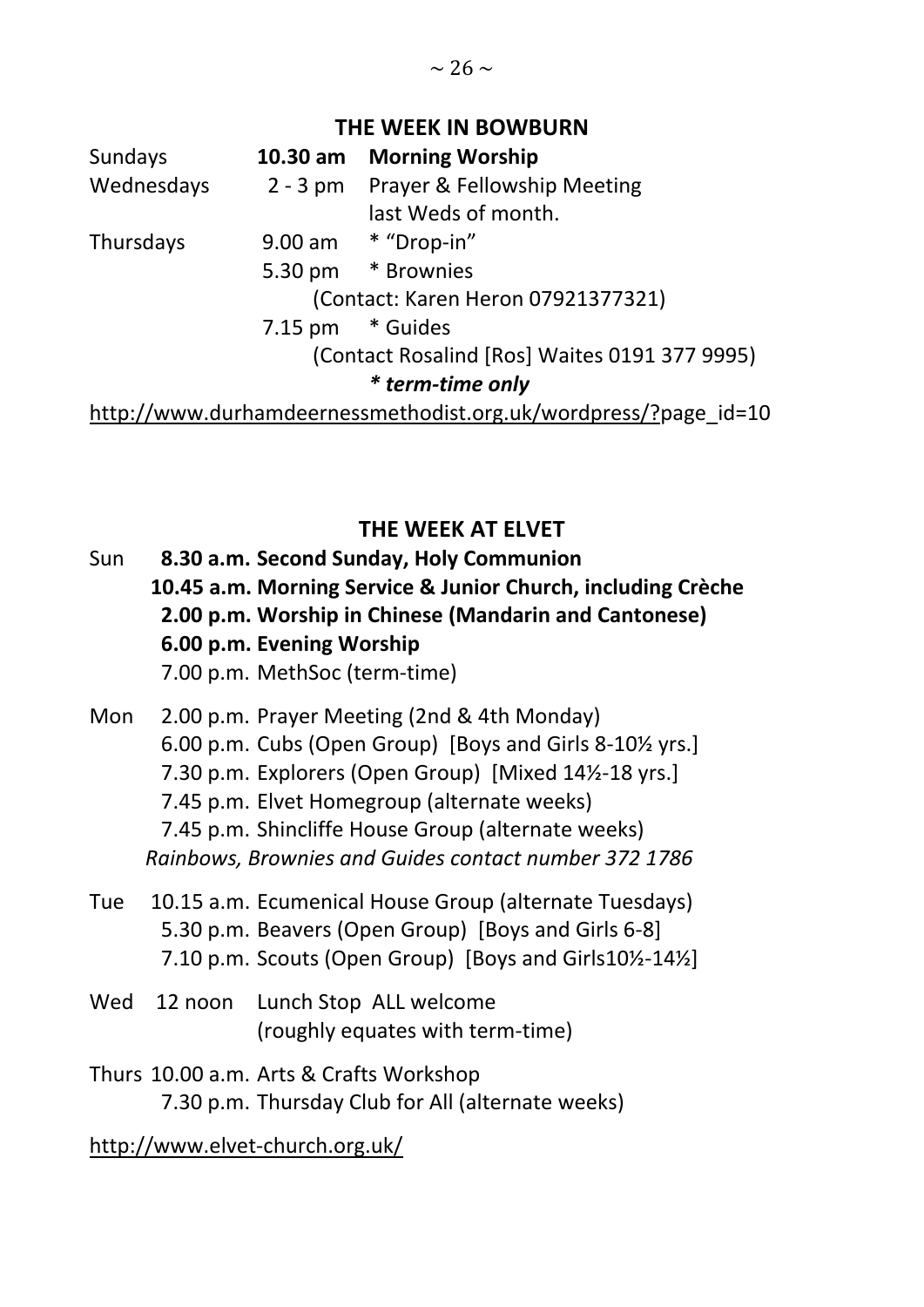#### **THE WEEK AT FRAMWELLGATE MOOR**

Sundays **10.30 am Morning Worship** Tuesdays 10.00 am Prayer Meeting Thursdays 10 - 11am Dance Fusion

Framwellgate's Church Hall is rented out during the week for exercise classes. Why not visit their website for details? - especially if you live in the area.

http://www.durhamdeernessmethodist.org.uk/wordpress/?page\_id=236

#### **THE WEEK AT NORTH ROAD**

| Sun         | $10.30$ am<br>$1.00$ pm                                                         | <b>Morning Worship</b><br><b>Durham Korean Church</b>                                                                                                                                                       |
|-------------|---------------------------------------------------------------------------------|-------------------------------------------------------------------------------------------------------------------------------------------------------------------------------------------------------------|
| Mon         |                                                                                 | 1.30 --3.30 am Blind Life in Durham social group                                                                                                                                                            |
| <b>Tues</b> | $10.00$ am $- 1.30$<br>10. am - noon                                            | Craftworks with Mannas light lunch<br>Craft, friendship and support (fortnightly)<br>Visually impaired Coffee Morning (monthly)<br>1.30 - 2.30 pm Smart Support group<br>3.00 - 4.00 pm Smart Support Group |
|             | Wed 10 - 12 noon                                                                | Dementia Café (monthly)                                                                                                                                                                                     |
|             | Thurs 9.30-11.30 am<br>$10 - 1.00$ pm<br>$2.00 - 4 \text{ pm}$<br>$1.00 - 3 pm$ | Messy Mornings (term-time only)<br>Birmingham Institute for the Deaf<br>Birmingham Institute for the Deaf<br>Hartlepool Mind Support Group Drop-In (weekly)                                                 |
| Fri         | $10 - 4.00$ pm                                                                  | Birmingham Institute for the Deaf                                                                                                                                                                           |
| Sat         | $9 - 10.15$ am<br>$10$ am $-1$ pm<br>$11.30 - 1.30$ pm                          | Men's Breakfast (third Saturday)<br>Coffee Morning (second Saturday)<br>Durham City of Sanctuary 'Drop In' for Refugees.                                                                                    |

http://www.northroadmethodist.org.uk/